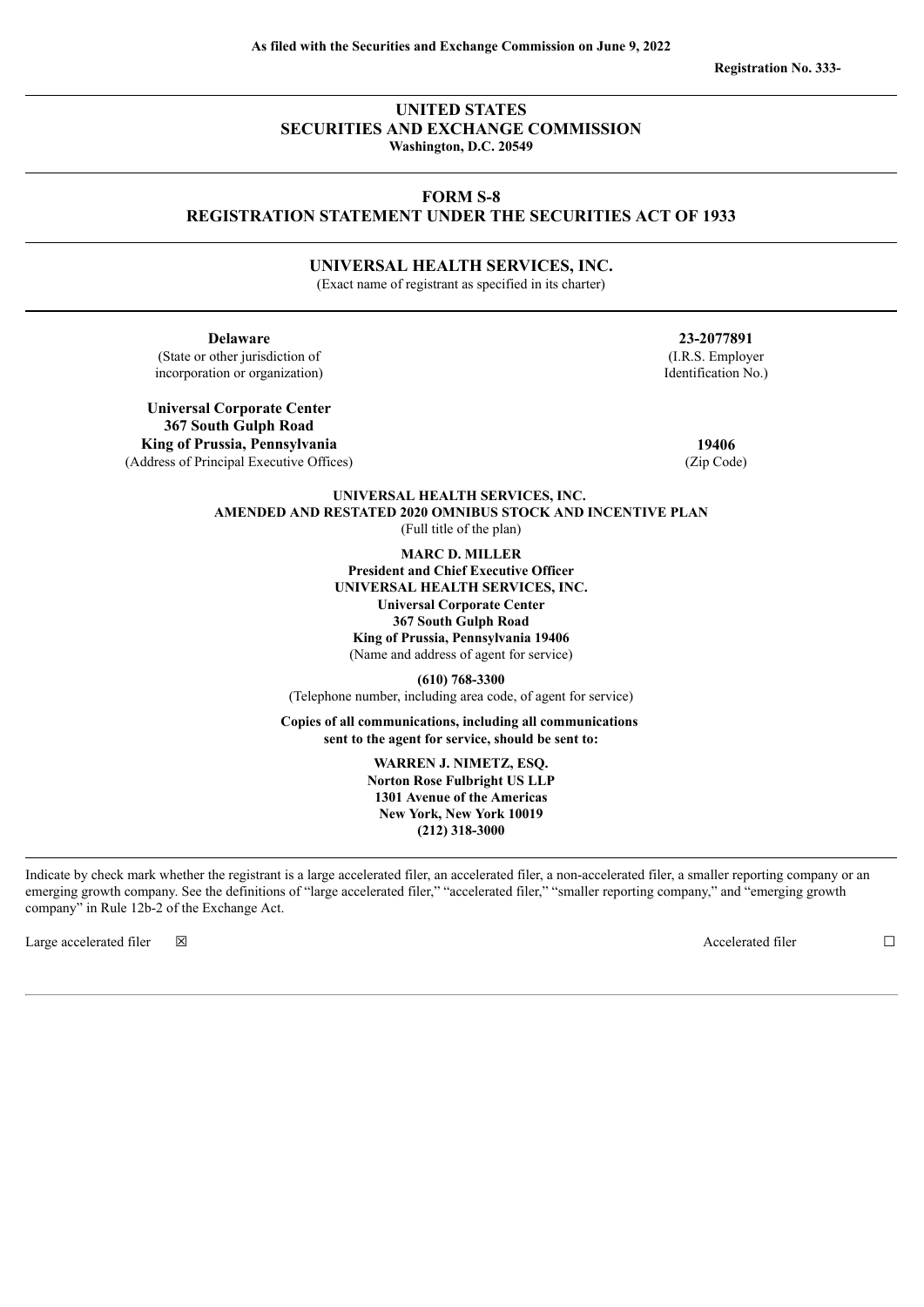If an emerging growth company, indicate by check mark if the registrant has elected not to use the extended transition period for complying with any new or revised financial accounting standards provided pursuant to Section 7(a)(2)(B) of the Securities Act.  $\Box$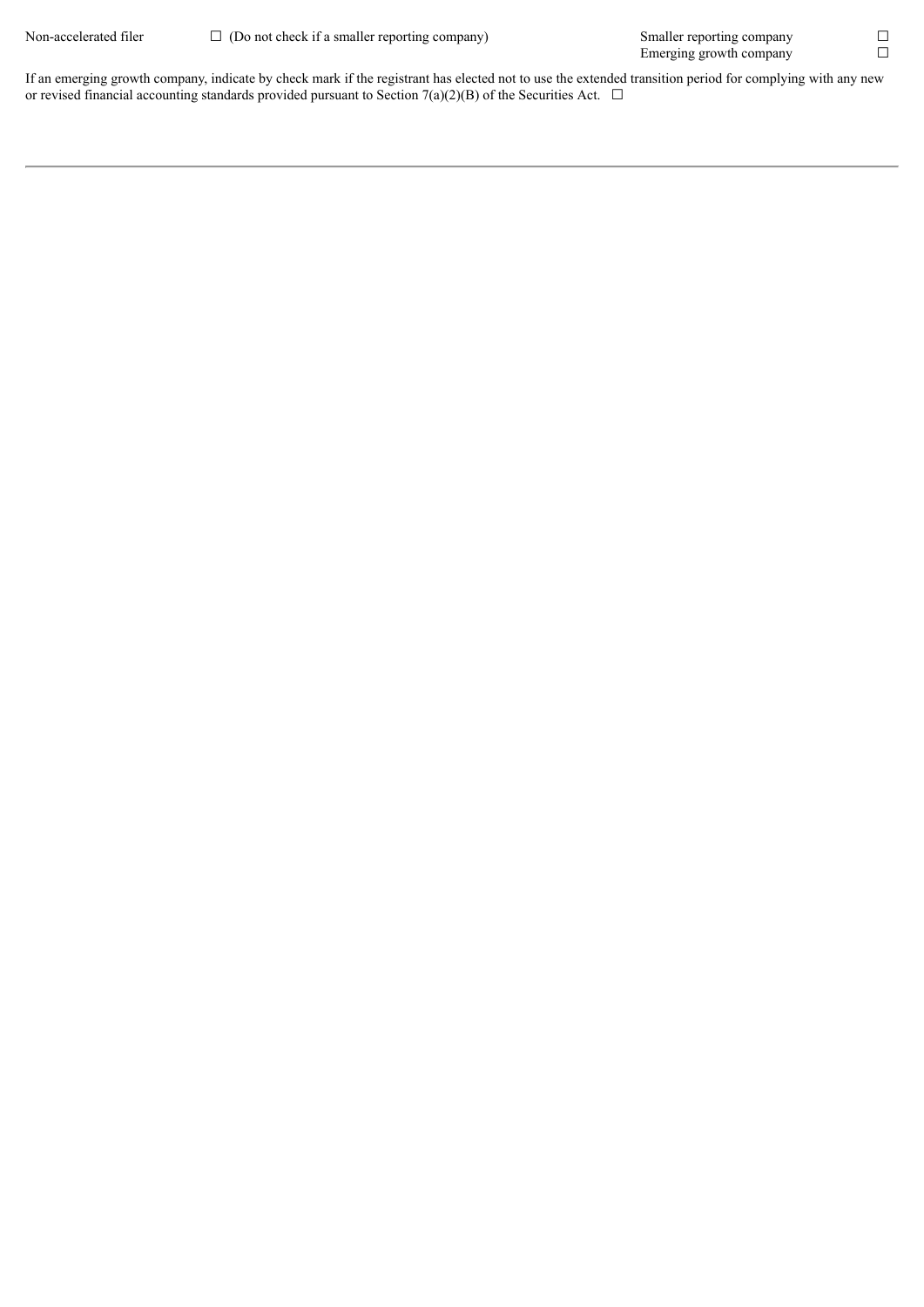# **EXPLANATORY NOTE**

Universal Health Services, Inc. (the "Company") is filing this registration statement on Form S-8 under the Securities Act of 1933, as amended, to register an additional 6,000,000 shares of Class B Common Stock authorized for issuance under the Universal Health Services, Inc. Amended and Restated 2020 Omnibus Stock and Incentive Plan.

In accordance with General Instruction E to Form S-8, this registration statement incorporates by reference the contents of the Company's Form S-8 registration statement, File No. 333-238880, filed with the Securities and Exchange Commission on June 2, 2020.

# **PART II**

# **INFORMATION REQUIRED IN THE REGISTRATION STATEMENT**

## **Item 8. Exhibits.**

See the Exhibit Index on the following page.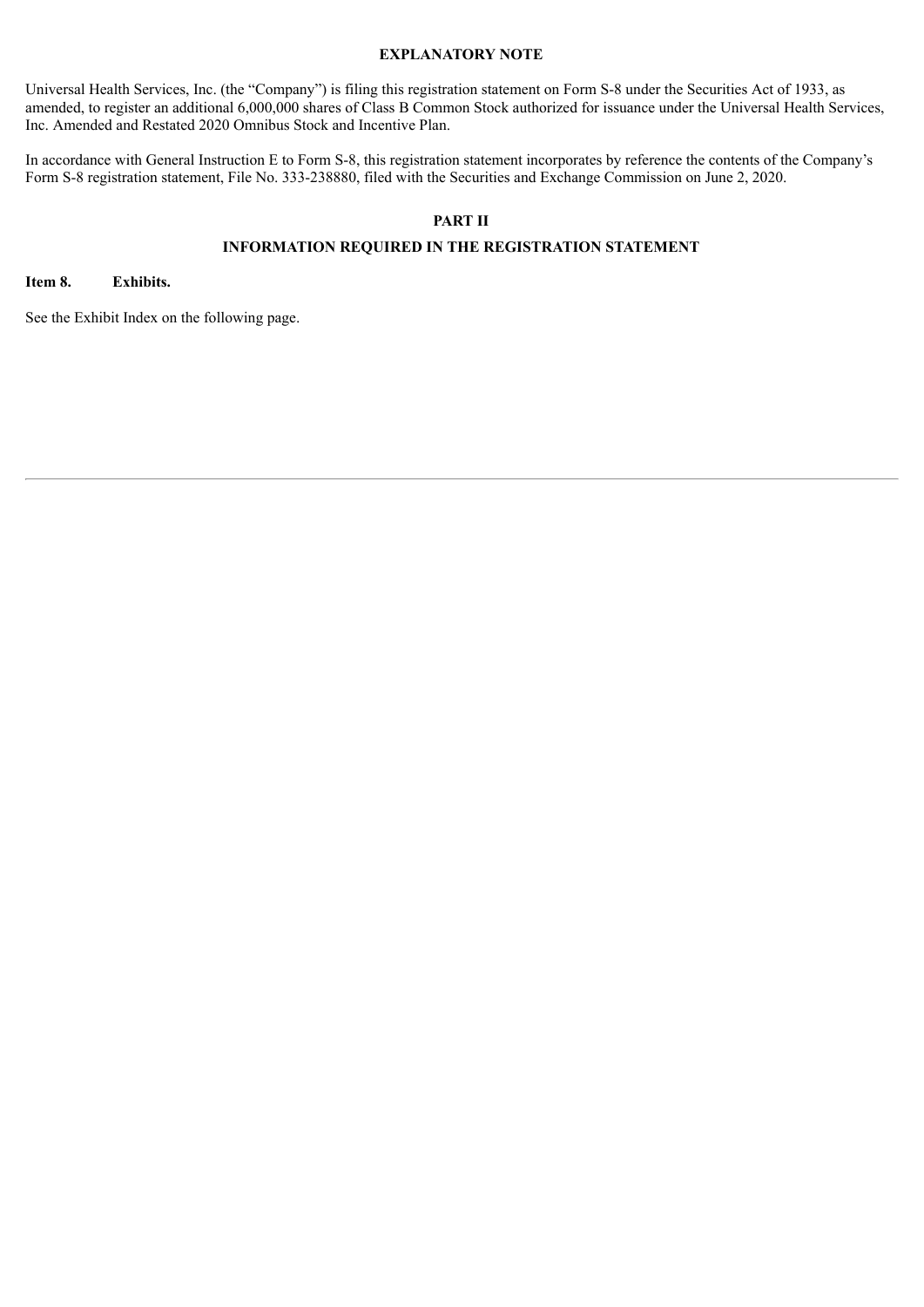# **INDEX TO EXHIBITS**

| Exhibit<br>No. | <b>Description</b>                                                 |  |  |  |  |  |  |
|----------------|--------------------------------------------------------------------|--|--|--|--|--|--|
| 5.1            | Opinion of Norton Rose Fulbright US LLP.                           |  |  |  |  |  |  |
| 23.1           | Consent of PricewaterhouseCoopers LLP.                             |  |  |  |  |  |  |
| 23.2           | Consent of Norton Rose Fulbright US LLP (included in Exhibit 5.1). |  |  |  |  |  |  |
| 24.1           | Power of Attorney (included in the signature page).                |  |  |  |  |  |  |
| 99.1           | Amended and Restated 2020 Omnibus Stock and Incentive Plan.        |  |  |  |  |  |  |
| 107            | Filing Fee Table.                                                  |  |  |  |  |  |  |
|                |                                                                    |  |  |  |  |  |  |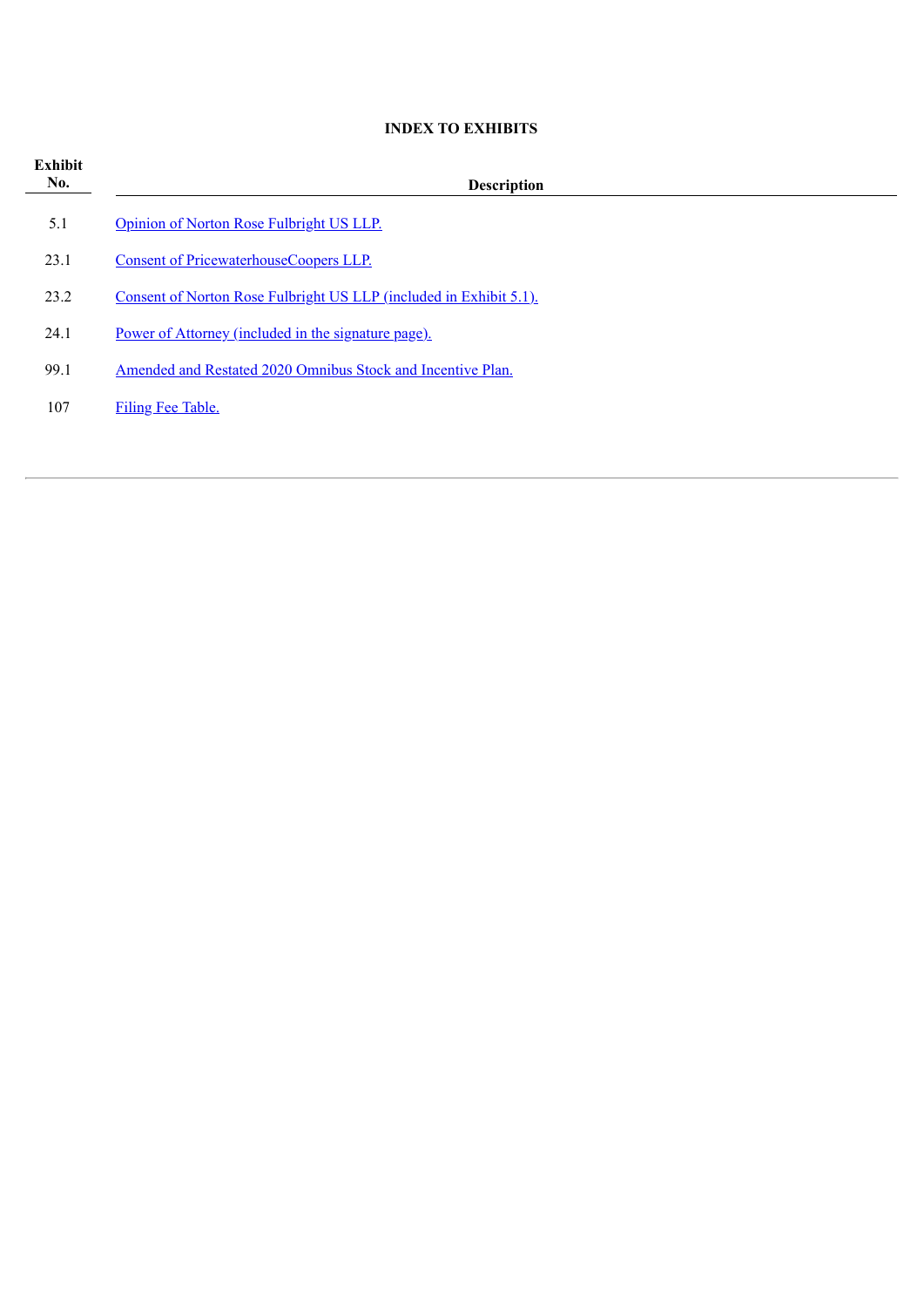#### **SIGNATURES**

Pursuant to the requirements of the Securities Act of 1933, the Registrant certifies that it has reasonable grounds to believe that it meets all of the requirements for filing on Form S-8 and has duly caused this Registration Statement to be signed on its behalf by the undersigned, thereunto duly authorized, in the City of King of Prussia, State of Pennsylvania, on the 9th day of June, 2022.

UNIVERSAL HEALTH SERVICES, INC.

By: /s/ Marc D. Miller

Marc D. Miller President and Chief Executive Officer

# **POWER OF ATTORNEY**

<span id="page-4-0"></span>KNOW ALL PERSONS BY THESE PRESENTS, that each person whose signature appears below constitutes and appoints Marc D. Miller and Steve Filton, or either of them, as his or her true and lawful attorneys-in-fact and agents, with full power of substitution and resubstitution, for him or her and in his or her name, place and stead, in any and all capacities, to sign any and all amendments (including post-effective amendments) to this Registration Statement, and to file the same, with all exhibits thereto, and other documents in connection therewith, with the Securities and Exchange Commission, granting unto said attorneys-in-fact and agents, and each of them, full power and authority to do and perform each and every act and thing requisite and necessary to be done in connection therewith, as fully to all intents and purposes as he or she might or could do in person, hereby ratifying and confirming all that said attorneys-in-fact and agents, or either of them, or their or his substitute or substitutes, may lawfully do or cause to be done by virtue hereof.

Pursuant to the requirements of the Securities Act of 1933, this Registration Statement has been signed by the following persons in the capacities and on the dates indicated:

| <b>Signatures</b>                                 | <b>Title</b>                                                                     | Date         |  |
|---------------------------------------------------|----------------------------------------------------------------------------------|--------------|--|
| /s/ ALAN B. MILLER<br>Alan B. Miller              | Executive Chairman of the Board                                                  | June 9, 2022 |  |
| /s/ MARC D. MILLER<br><b>Marc D. Miller</b>       | Director, President and Chief Executive Officer (Principal<br>Executive Officer) | June 9, 2022 |  |
| /s/ LAWRENCE S. GIBBS<br><b>Lawrence S. Gibbs</b> | Director                                                                         | June 9, 2022 |  |
| /s/ EILEEN C. MCDONNELL<br>Eileen C. McDonnell    | Director                                                                         | June 9, 2022 |  |
| /s/ WARREN J. NIMETZ<br>Warren J. Nimetz          | Director                                                                         | June 9, 2022 |  |
| /s/ MARIA SINGER<br><b>Maria Singer</b>           | Director                                                                         | June 9, 2022 |  |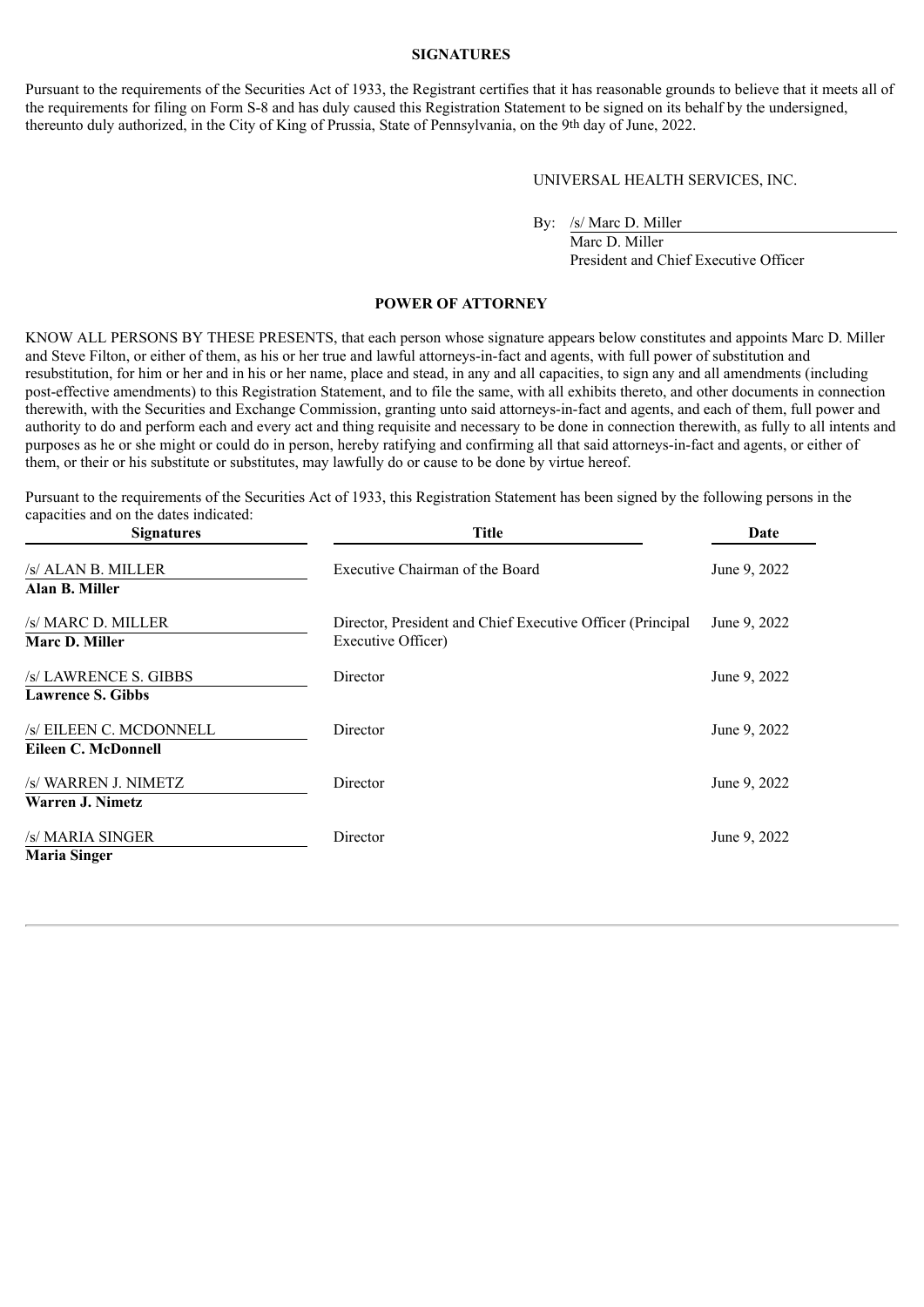| /s/ ELLIOTT J. SUSSMAN M.D. |  |  |  |  |  |  |  |  |
|-----------------------------|--|--|--|--|--|--|--|--|
| Elliot J. Sussman M.D.      |  |  |  |  |  |  |  |  |

/s/ STEVE FILTON

**Steve Filton**

Executive Vice President, Chief Financial Officer and Secretary (Principal Financial and Accounting Officer) June 9, 2022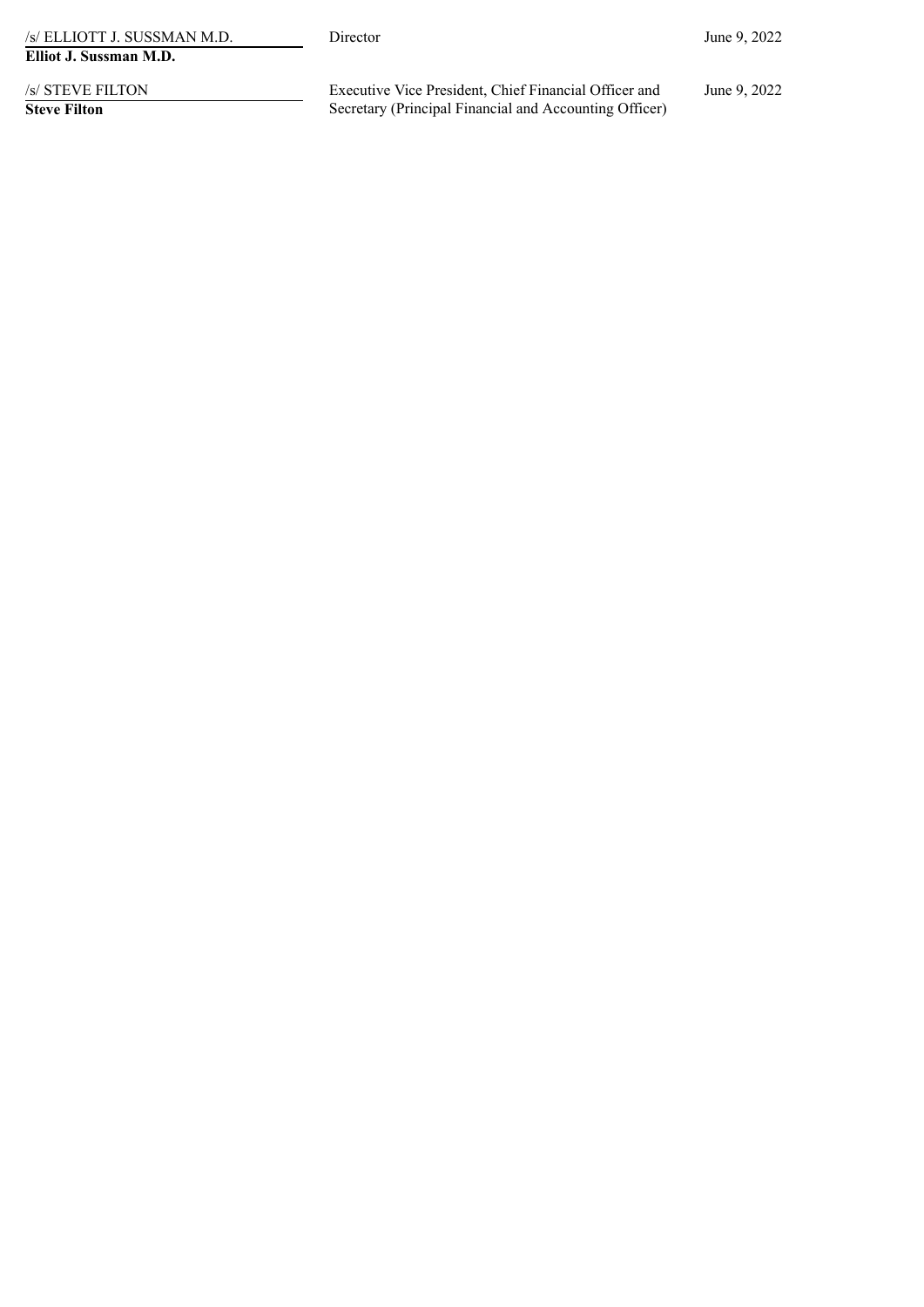June 9, 2022

<span id="page-6-0"></span>Universal Health Services, Inc. 367 South Gulph Road King of Prussia, Pennsylvania 19406

#### Re: Universal Health Services, Inc.

Ladies and Gentlemen:

We refer to the Registration Statement on Form S-8 (the "Registration Statement") to be filed with the Securities and Exchange Commission under the Securities Act of 1933, as amended (the "Act"), by Universal Health Services, Inc. (the "Company"), relating to 6,000,000 shares of Class B Common Stock, \$0.01 par value per share, of the Company (the "Shares"), which may be issued under the Company's Amended and Restated 2020 Omnibus Stock and Incentive Plan (the "Plan").

As counsel to the Company, we have examined the Plan and such corporate records, other documents, and such questions of law as we have considered necessary or appropriate for the purposes of this opinion and, upon the basis of such examination, advise you that in our opinion, all necessary corporate proceedings by the Company have been duly taken to authorize the issuance of the Shares pursuant to the Plan; and the Shares being registered pursuant to the Registration Statement, when issued and paid for in accordance with the terms of the Plan, will be duly authorized, legally issued, fully paid and nonassessable.

We hereby consent to the use of this opinion as a part of the Registration Statement. This consent is not to be construed as an admission that we are a person whose consent is required to be filed with the Registration Statement under the provisions of the Act.

Very truly yours,

/s/ NORTON ROSE FULBRIGHT US LLP

Norton Rose Fulbright US LLP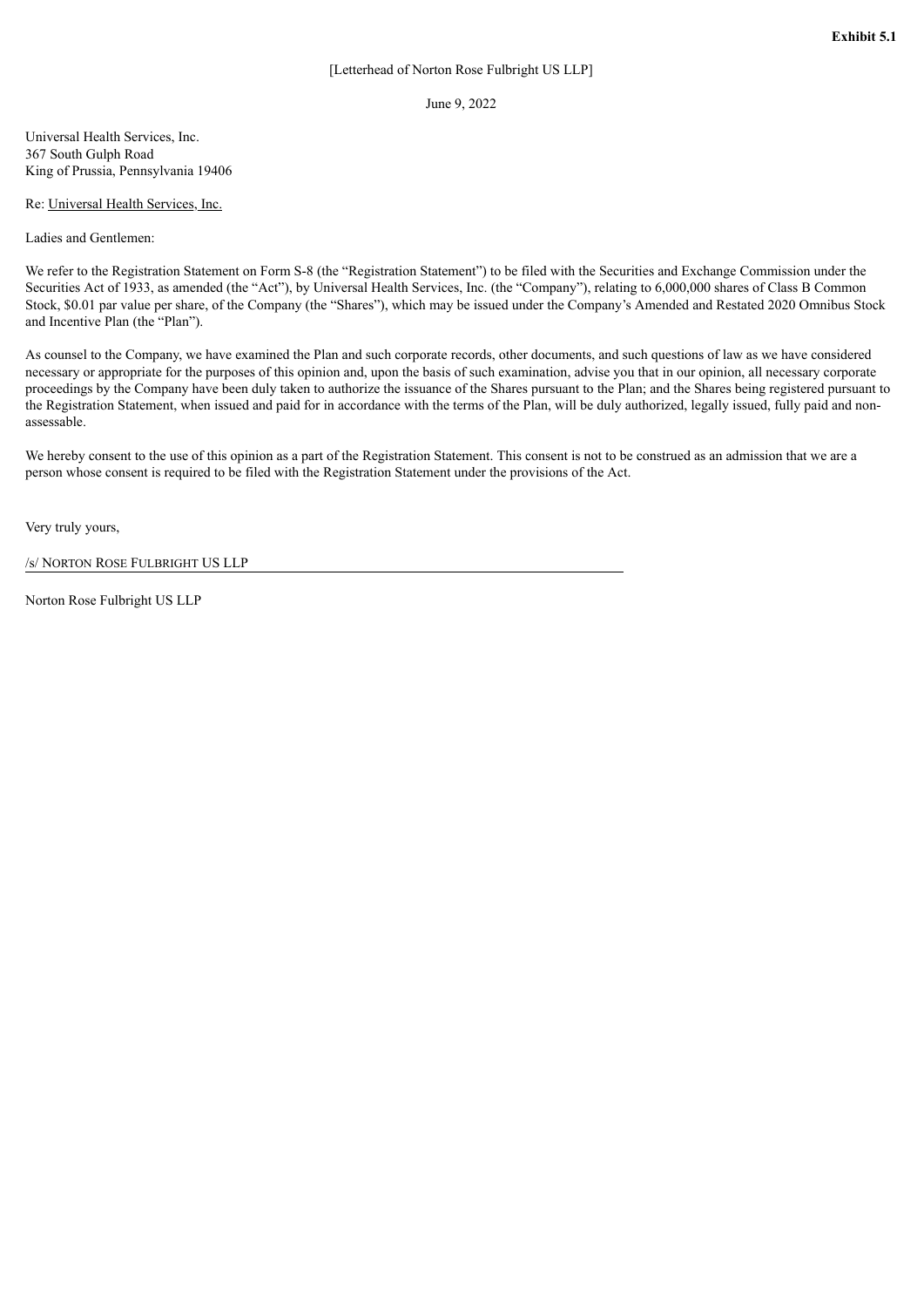# CONSENT OF INDEPENDENT REGISTERED PUBLIC ACCOUNTING FIRM

<span id="page-7-0"></span>We hereby consent to the incorporation by reference in this Registration Statement on Form S-8 of Universal Health Services, Inc. of our report dated February 24, 2022 relating to the financial statements, financial statement schedule and the effectiveness of internal control over financial reporting, which appears in Universal Health Services, Inc.'s Annual Report on Form 10-K for the year ended December 31, 2021.

/s/ PricewaterhouseCoopers LLP Philadelphia, Pennsylvania June 9, 2022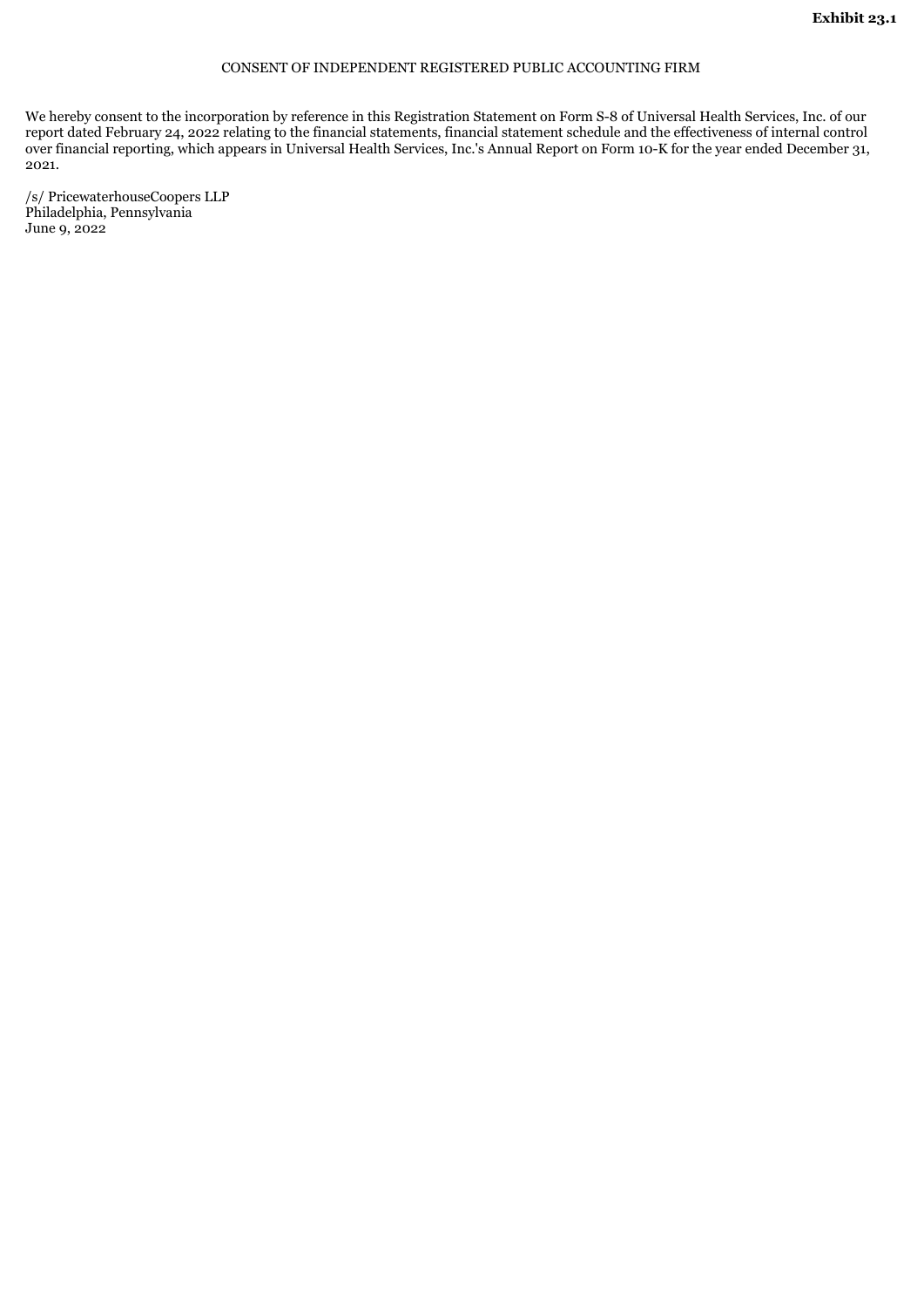#### **UNIVERSAL HEALTH SERVICES, INC.**

# **AMENDED AND RESTATED 2020 OMNIBUS STOCK AND INCENTIVE PLAN**

## <span id="page-8-0"></span>**ARTICLE 1. PURPOSE OF THE PLAN**

The purpose of the Universal Health Services, Inc. 2020 Omnibus Stock and Incentive Plan (the "Plan") is to advance the interests of Universal Health Services, Inc. and increase shareholder value by providing additional incentives to attract, retain and motivate those qualified and competent Employees, Directors, and Consultants upon whose efforts and judgment its success is largely dependent.

#### **ARTICLE 2. DEFINITIONS**

Wherever the following terms are used in the Plan they shall have the meanings specified below, unless the context clearly indicates otherwise. The singular pronoun shall include the plural where the context so indicates.

- 2.1 "Affiliate" shall have the meaning ascribed to such term in Rule 12b-2 promulgated under the Exchange Act. The Board shall have the authority to determine the time or times at which "Affiliate" status is determined within the foregoing definition.
- 2.2 "Award" means an Option, an award of Restricted Stock, a Stock Appreciation Right, an award of Performance Shares, an award of Performance Stock Units, an award of Restricted Stock Units, a Performance-Based Award or any other right or benefit, including any other Award under Article 8, granted to a Participant pursuant to the Plan.
- 2.3 "Award Agreement" means any written agreement, contract, or other instrument or document evidencing the terms and conditions of an Award, including through electronic medium.
- 2.4 "Board" means the Board of Directors of the Company.
- 2.5 "Cause" shall have the meaning ascribed to such term in the Award Agreement, or if the term is not defined in the Award Agreement, shall mean, with respect to an Employee, (a) a final, non-appealable conviction of the Employee for commission of a felony involving moral turpitude, (b) the Employee's willful gross misconduct that causes material economic harm to the Company or that brings substantial discredit to the Company's reputation, or (c) the Employee's material failure or refusal to perform his or her duties if such Employee has failed to cure such failure or refusal to perform within thirty (30) days after the Company notifies the Employee in writing of such failure or refusal to perform.
- 2.6 "Change in Control" shall mean the first to occur of:
	- (a) completion of a consolidation or merger in which the Company is not the continuing or surviving entity or pursuant to which each class of the Company's common stock would be converted into cash, securities or other property, other than (i) a consolidation or merger of the Company in which the holders of each class of common stock immediately prior to the consolidation or merger have the same proportionate ownership and voting power with respect to the common stock of the surviving corporation immediately after the consolidation or merger, or (ii) a consolidation or merger which would result in the voting securities of the Company outstanding immediately prior thereto continuing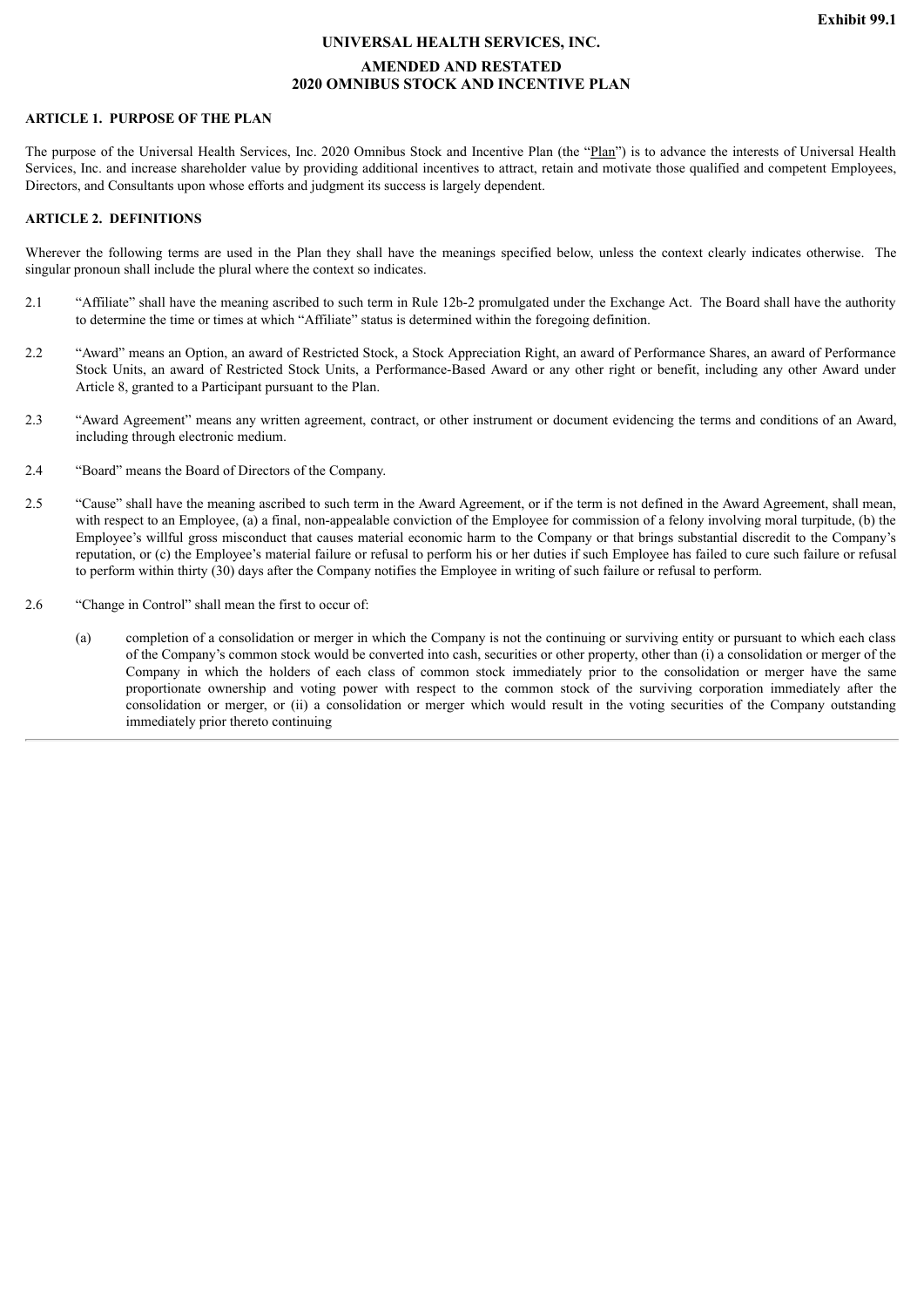to represent (by being converted into voting securities of the continuing or surviving entity) 50% or more of the combined voting power of the voting securities of the surviving or continuing entity immediately after such consolidation or merger and which would result in the members of the Board immediately prior to such consolidation or merger (including, for this purpose, any individuals whose election or nomination for election was approved by a vote of at least two-thirds of such members), constituting a majority of the board of directors (or equivalent governing body) of the surviving or continuing entity immediately after such consolidation or merger;

- (b) shareholder approval of a plan of complete liquidation or dissolution of the Company or consummation of a sale or disposition by the Company of all or substantially all of the Company's assets, in one transaction or a series of related transactions, other than a sale or disposition by the Company of all or substantially all of the Company's assets to an entity, more than 50% of the combined voting power of the voting securities of which is owned by stockholders of the Company in substantially the same proportion as their ownership of the Company immediately prior to such sale;
- (c) any person (as such term is used in Sections 13(d) and 14(d)(2) of the Exchange Act), other than (i) persons or their family members or affiliates which have such voting power on the date of adoption of the Plan, or (ii) any trustee or other fiduciary holding securities under any employee benefit plan of the Company, shall become the beneficial owner (within the meaning of Rule 13d-3 under the Exchange Act) of 50% or more of the combined voting power of the voting securities of the Company other than pursuant to a plan or arrangement entered into by such person and the Company; or
- (d) during any period of two consecutive years, individuals who at the beginning of such period constitute the entire Board (the "Incumbent Board") shall cease for any reason to constitute a majority of the Board; provided, that, other than in connection with an actual or threatened proxy contest, any individual who becomes a director subsequent to the beginning of the period, whose election, or nomination for election by the Company's stockholders, was approved by a vote of at least two-thirds of the directors then still in office who were directors at the beginning of the period shall be deemed a member of the Incumbent Board.

Further, if a Change in Control constitutes a payment event with respect to any Award which provides for the deferral of compensation and is subject to Section 409A of the Code, in order to make payment upon such Change in Control, the transaction or event described above with respect to such Award must also constitute a "change in the ownership," a "change in the effective control" or a "change in the ownership of a substantial portion of the assets" of the Company within the meaning of Treasury Regulation Section 1.409A-3(i)(5) (or any successor provision), and if it does not, payment of such Award will be made pursuant to the Award's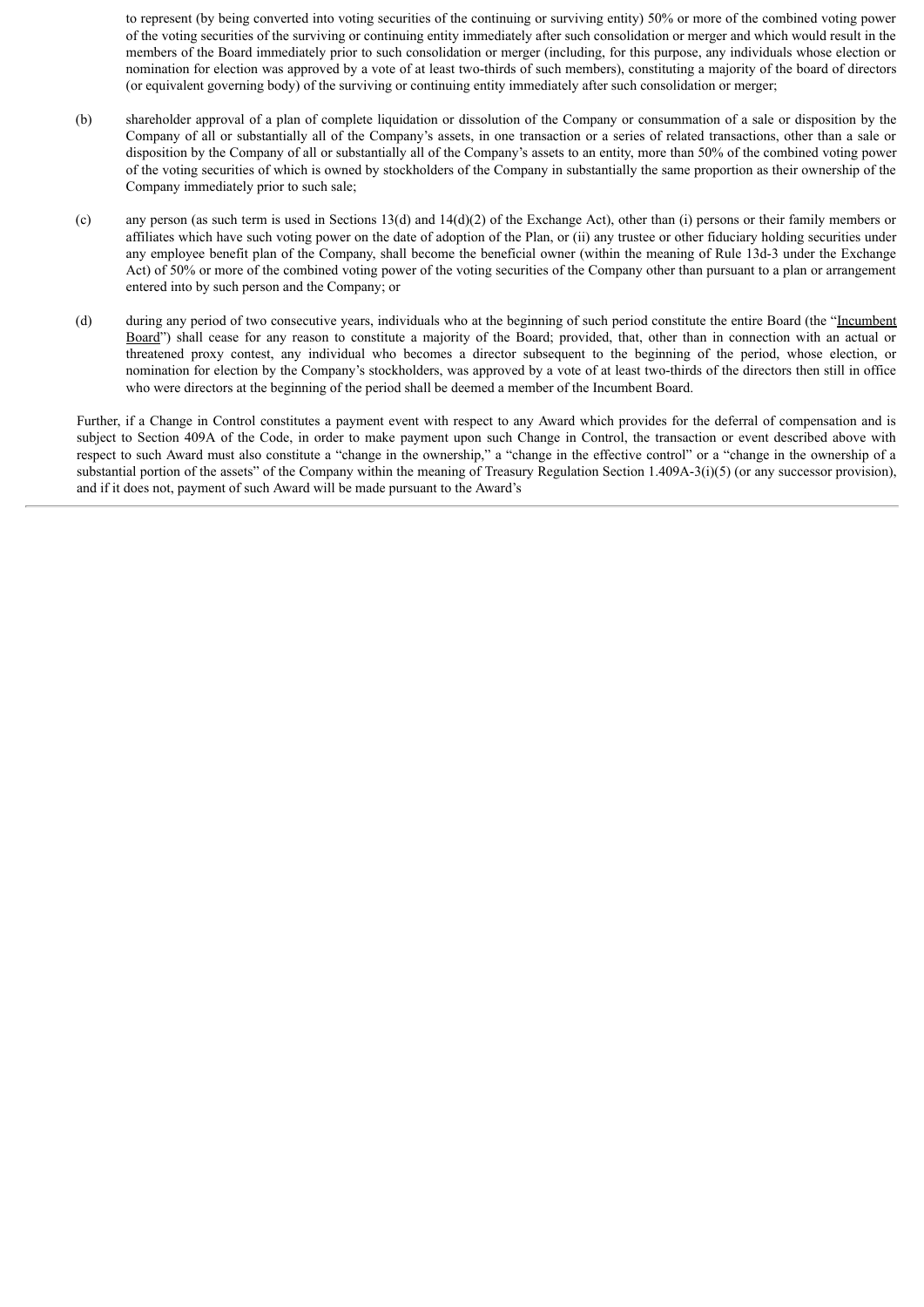original payment schedule or, if earlier, upon the death of the Participant, unless otherwise provided in the Award Agreement.

- 2.7 "Code" means the U.S. Internal Revenue Code of 1986, as amended.
- 2.8 "Committee" means the committee of the Board appointed or described in Article 11 to administer the Plan.
- 2.9 "Common Stock" means the Class B Common Stock, \$.01 par value per share, and such other securities of the Company that may be substituted for the Common Stock pursuant to Article 11.
- 2.10 "Company" means Universal Health Services, Inc., a Delaware corporation.
- 2.11 "Consultant" means any consultant or adviser if: (a) the consultant or advisor renders bona fide services to the Company or any Subsidiary or Affiliate; (b) the services rendered by the consultant or advisor are not in connection with the offer or sale of securities in a capital-raising transaction and do not directly or indirectly promote or maintain a market for the Company's securities; and (c) the consultant or advisor is a natural person.
- 2.12 "Director" means a member of the Board.
- 2.13 "Disability" means, unless otherwise provided in the Award Agreement, that the Participant would qualify to receive benefit payments under the long-term disability policy, as it may be amended from time to time, of the Company or the Subsidiary or Affiliate to which the Participant provides services regardless of whether the Participant is covered by such policy. If the Company or the Subsidiary or Affiliate to which the Participant provides service does not have a long-term disability plan in place, "Disability" means that a Participant is unable to carry out the responsibilities and functions of the position held by the Participant by reason of any medically determined physical or mental impairment for a period of not less than ninety (90) consecutive days. A Participant shall not be considered to have incurred a Disability unless he or she furnishes proof of such impairment sufficient to satisfy the Board (or its delegate) in its discretion. Notwithstanding the foregoing, for purposes of Incentive Stock Options granted under the Plan, "Disability" means that the Participant is permanently and totally disabled within the meaning of Section  $22(e)(3)$  of the Code, and for purposes of an Award that is subject to Section 409A of the Code, shall mean a "Disability" within the meaning of Section 409A of the Code to the extent necessary to comply with Section 409A of the Code.
- 2.14 "Dividend Equivalent" means a right granted to a Participant related to the Award of Restricted Stock, Restricted Stock Units, Performance Shares and/or Performance Units which is a right to accrue the equivalent value of dividends paid on the Shares prior to vesting of the Award (or prior to payment of an Award that is subject to deferred settlement). Such Dividend Equivalents shall be converted to cash or additional Shares, or a combination of cash and Shares, by such formula and at such time and subject to such limitations as may be determined by the Committee, provided, however, that in no event shall Dividend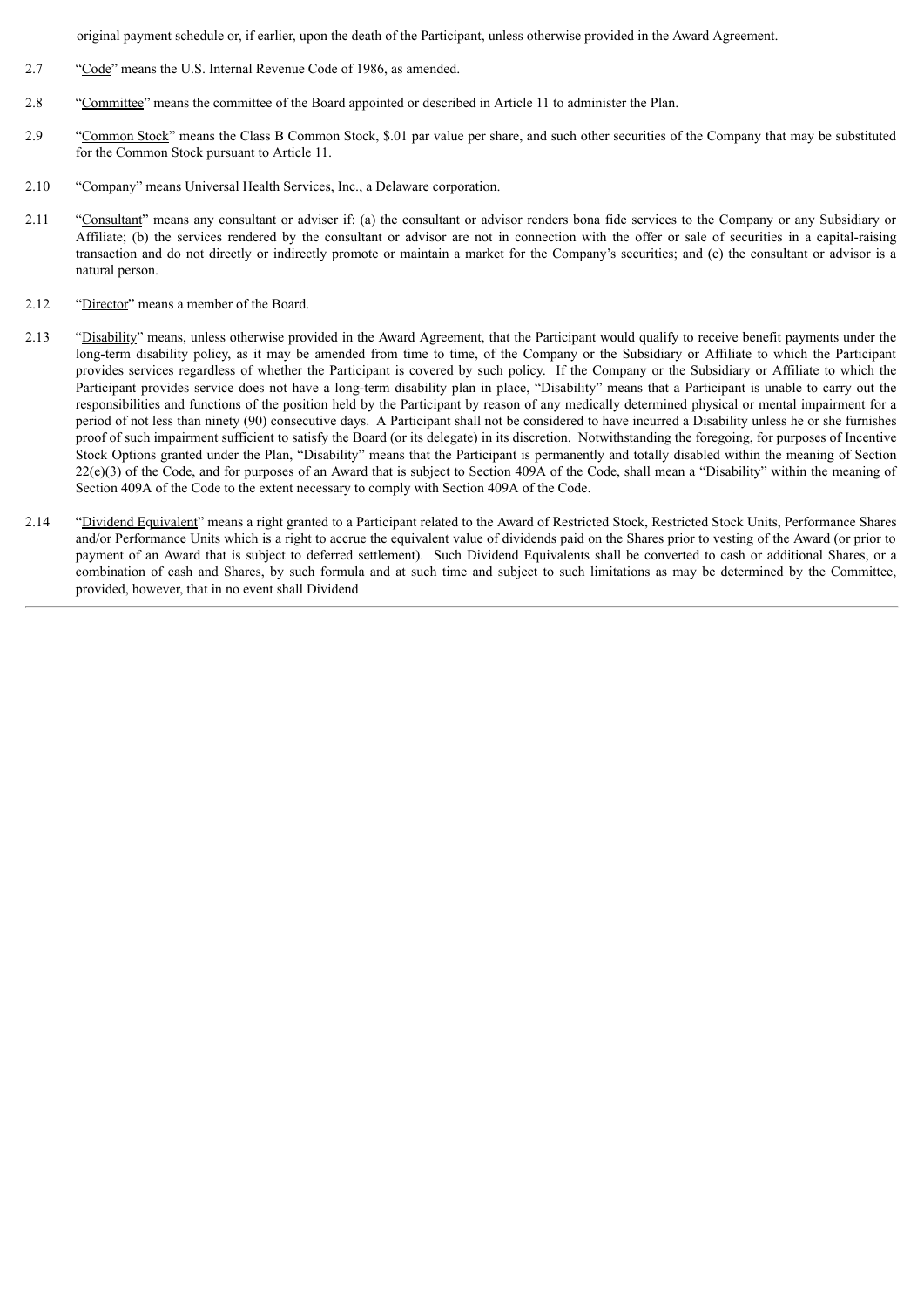Equivalents be paid on any Award that is not vested or that does not become vested in accordance with its terms.

- 2.15 "Effective Date" means the date on which the Plan is approved by the Company's stockholders if such stockholder approval occurs before the first anniversary of the date the Plan is adopted by the Board.
- 2.16 "Eligible Individual" means any person who is an Employee, a Consultant or a Director, as determined by the Committee.
- 2.17 "Employee" means a full time or part time employee of the Company or any Subsidiary or Affiliate, including an officer or Director, who is treated as an employee in the personnel records of the Company or Subsidiary or Affiliate for the relevant period, but shall exclude individuals who are classified by the Company or Subsidiary or Affiliate as (a) independent contractors or (b) intermittent or temporary, even if any such classification is changed retroactively as a result of an audit, litigation or otherwise. A Participant shall not cease to be an Employee in the case of (i) any vacation or sick time or otherwise approved paid time off in accordance with the Company or Subsidiary or Affiliate's policy or (ii) transfers between locations of the Company or between the Company, a Subsidiary and/or Affiliate; provided that, with respect to an Award that constitutes a deferral of compensation and is subject to Section 409A of the Code, in order to settle such an Award as a result of a separation from service (including a termination of employment), whether or not a Participant has had a "separation from service" will be determined within the meaning of such term under Section 409A of the Code. Neither services as a Director nor payment of a director's fee by the Company or a Subsidiary or Affiliate shall be sufficient to constitute "employment" by the Company or any Subsidiary or Affiliate.
- 2.18 "Equity Restructuring" shall mean a nonreciprocal transaction between the Company and its stockholders, such as a stock dividend, stock split, spin-off, rights offering or recapitalization through a large, nonrecurring cash dividend, that affects the Shares (or other securities of the Company) or the price of Shares (or other securities) and causes a change in the per share value of the Shares underlying outstanding Awards.
- 2.19 "Exchange Act" means the U.S. Securities Exchange Act of 1934, as amended.
- 2.20 "Fair Market Value" means, as of any given date, (a) if Shares are traded on any established stock exchange, the closing price of a Share as quoted on the principal exchange on which the Shares are listed, as reported in the Wall Street Journal (or such other source as the Company may deem reliable for such purposes) for such date, or if no sale occurred on such date, the first trading date immediately prior to such date during which a sale occurred; or (b) if Shares are not traded on an exchange but are regularly quoted on a national market or other quotation system, the closing sales price on such date as quoted on such market or system, or if no sales occurred on such date, then on the date immediately prior to such date on which sales prices are reported; or (c) in the absence of an established market for the Shares of the type described in (a) or (b) of this Section 2.20, the fair market value established by the Committee acting in good faith to be reasonable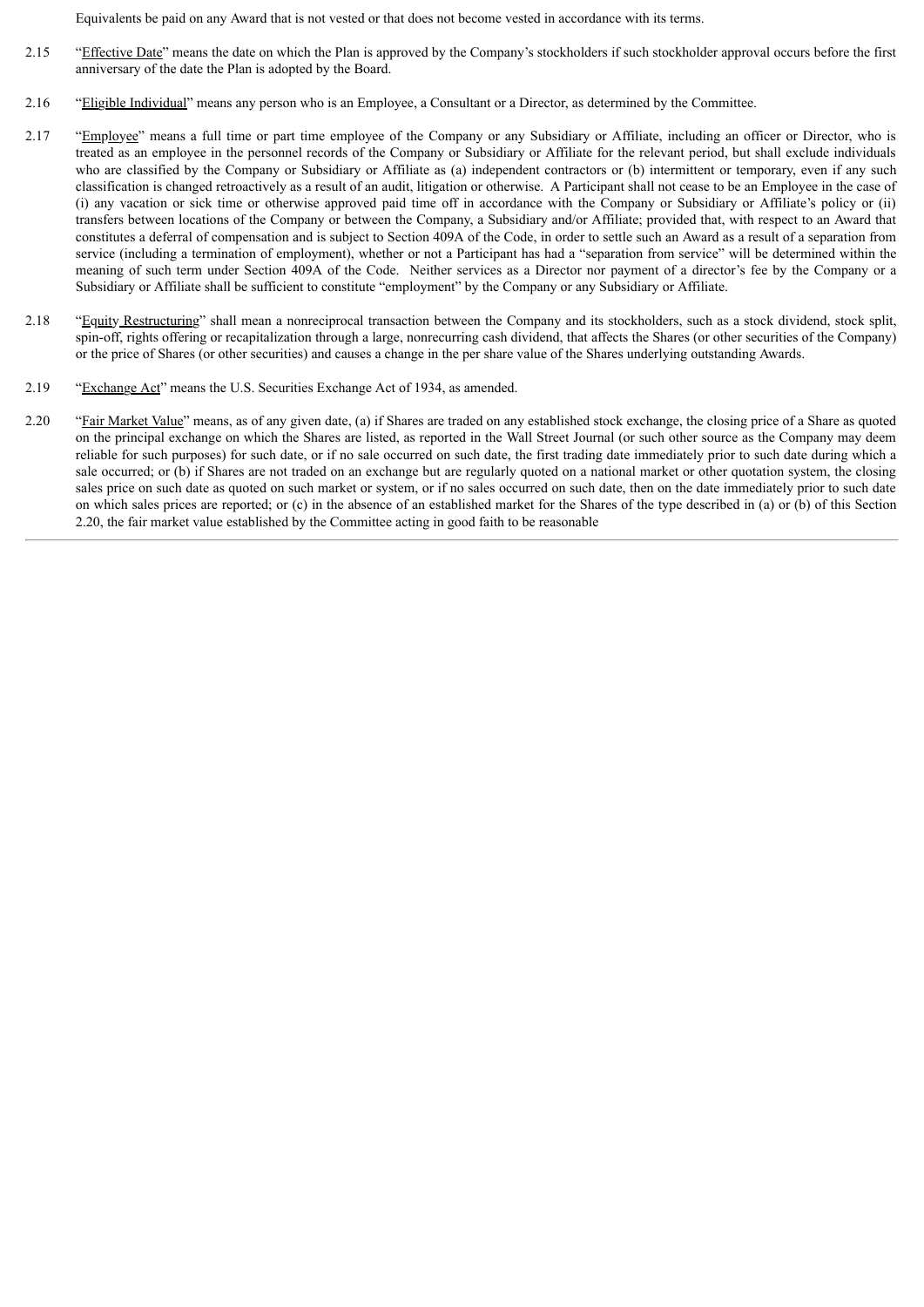and in compliance with Section 409A of the Code to the extent necessary to exempt an Award from or comply with Section 409A of the Code.

- 2.21 "Incentive Stock Option" means an Option that is intended to meet the requirements of Section 422 of the Code or any successor provision thereto.
- 2.22 "Independent Director" means a Director of the Company who qualifies as a "Non-Employee Director" as defined in Rule 16b-3(b)(3) under the Exchange Act, or any successor rule, and an "independent director" under the NYSE rules (or other principal securities market on which Shares are traded).
- 2.23 "Involuntary Termination" shall have the meaning ascribed to such term in the Award Agreement, or if the term is not defined in the Award Agreement, shall mean the termination of the employment of any Employee which occurs by reason of:
	- (a) such Employee's involuntary dismissal or discharge by the Company or a Subsidiary or Affiliate for reasons other than Cause, or
	- (b) such Employee's voluntary resignation following the initial existence of any of the following conditions: (A) a material diminution in the Employee's authority, duties or responsibilities, (B) a material diminution in the Employee's base salary (including, without limitation, a reduction of base salary by more than 10%), (C) a material change in the geographic location at which the Employee must perform services (including, without limitation, a change in the Employee's assigned workplace that increases the Employee's one-way commute by more than 25 miles), provided and only if such diminution or change is effected by the Company without the Employee's written consent. No voluntary resignation by the Employee pursuant to part (A), (B) or (C) hereof shall be treated as an Involuntary Termination unless the Employee gives written notice to the Committee advising the Company of such intended resignation (along with the facts and circumstances constituting the condition asserted as the reason for such resignation) within 60 days after the initial existence of such condition and provides the Company a cure period of 30 days following such date that notice is delivered. If the Committee determines that the asserted condition exists and the Company does not cure such condition within the 30-day cure period, the Employee's termination of employment or service shall be effective on such 30th day of the cure period.
- 2.24 "Non-Employee Director" means a Director who is not also an Employee.
- 2.25 "Non-Qualified Stock Option" means an Option that is not intended to be an Incentive Stock Option.
- 2.26 "Option" means a right granted to a Participant pursuant to Article 5 to purchase a specified number of Shares at a specified price during specified time periods. An Option may be either an Incentive Stock Option or a Non-Qualified Stock Option.
- 2.27 "Participant" means any Eligible Individual who, as a Director, Consultant or Employee, has been granted an Award pursuant to the Plan.
- 2.28 "Performance Criteria" means the criteria that the Committee selects for purposes of establishing the Performance Goal or Performance Goals for a Participant for a Performance Period. The Performance Criteria that will be used to establish Performance Goals include: (a) pre-tax income, after-tax income or adjusted net income; (b) earnings per share (basic or diluted), adjusted earnings per share (basic or diluted); (c) earnings, including one or more of operating income, earnings before or after interest, depreciation,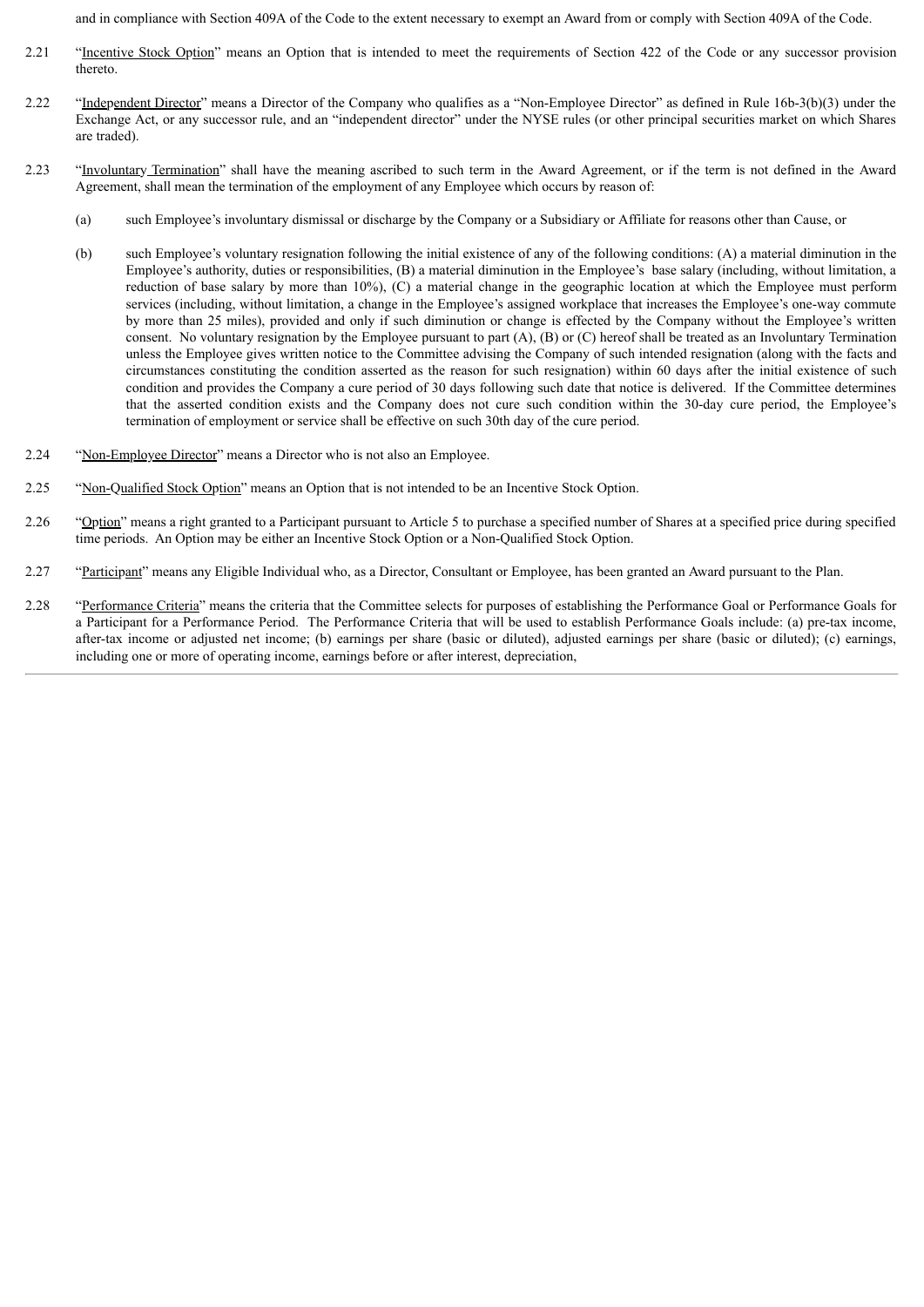amortization, rent (or restructuring) costs, adjusted EBITDA, adjusted EBITDAR, economic earnings, or extraordinary or special items or book value per share (which may exclude nonrecurring items); (d) operating profit; (e) revenue, revenue growth or rate of revenue growth; (f) return on assets (gross or net), return on investment, return on capital, or return on equity; (g) operating expenses; (h) total shareholder return or stock price appreciation; (i) cash flow, free cash flow, cash flow return on investment (discounted or otherwise), or net cash provided by operations; (j) implementation or completion of critical projects or processes; (k) acquisition financing; (l) cumulative earnings per share growth; (m) operating margin or profit margin; (n) containment of Company expenses; (o) expense targets, reductions and savings, productivity and efficiencies; (p) strategic business criteria, consisting of one or more objectives based on meeting specified market penetration, geographic business expansion, employee satisfaction, resident satisfaction, human resources management, supervision of litigation and/or information technology goals, goals relating to acquisitions, divestitures, joint ventures and/or similar transactions and/or goals relating to budget comparisons; (q) personal professional objectives, including, without limitation, any of the foregoing performance goals, the implementation of policies and plans, the negotiation of transactions, the development of long term business goals, formation of joint ventures, research or development collaborations, and the completion of other corporate transactions; (r) any combination of, or a specified increase or decrease in, any of the foregoing; and (s) any other criteria as determined by the Committee in its sole discretion, any of which may be measured either in absolute terms or as compared to any incremental increase or as compared to results of a peer group or securities or stock market index. As to any Participant or class of Participants, the Performance Criteria may be based upon one or more of such permissible criteria and may be based upon the performance of the Company, on a consolidated basis, the individual Participant or class of Participants, a regional, local or divisional unit of the Company, one or more subsidiaries or other affiliates of the Company or a combination thereof, either on an absolute basis or relative to an index or peergroup. Performance Criteria may be determined without regard to, or adjusted to reflect, items that are nonrecurring or nonoperational in nature including items such as, but not limited to, gains on sales of assets and businesses, reserves for settlements, legal judgments and lawsuits and other amounts that may be reflected in the current or prior year financial statements that relate to prior periods.

- 2.29 "Performance Goals" means, for a Performance Period, the goals established in writing by the Committee for the Performance Period based upon the Performance Criteria. Depending on the Performance Criteria used to establish such Performance Goals, the Performance Goals may be expressed in terms of overall Company performance, the performance of a Subsidiary or Affiliate, the performance of a division or a business unit of the Company or a Subsidiary or Affiliate, or the performance of an individual. The Committee, in its discretion, may appropriately adjust or modify the calculation of Performance Goals for such Performance Period (a) in the event of, or in anticipation of, any unusual or infrequently occurring corporate item, transaction, event, or development, or (b) in recognition of, or in anticipation of, any other unusual, infrequently occurring or nonrecurring events affecting the Company, or the financial statements of the Company, or in response to, or in anticipation of, changes in applicable laws, regulations, accounting principles, or business conditions.
- 2.30 "Performance Period" means one or more periods of time which may be of varying and overlapping durations, as the Committee may select, over which the attainment of one or more Performance Goals will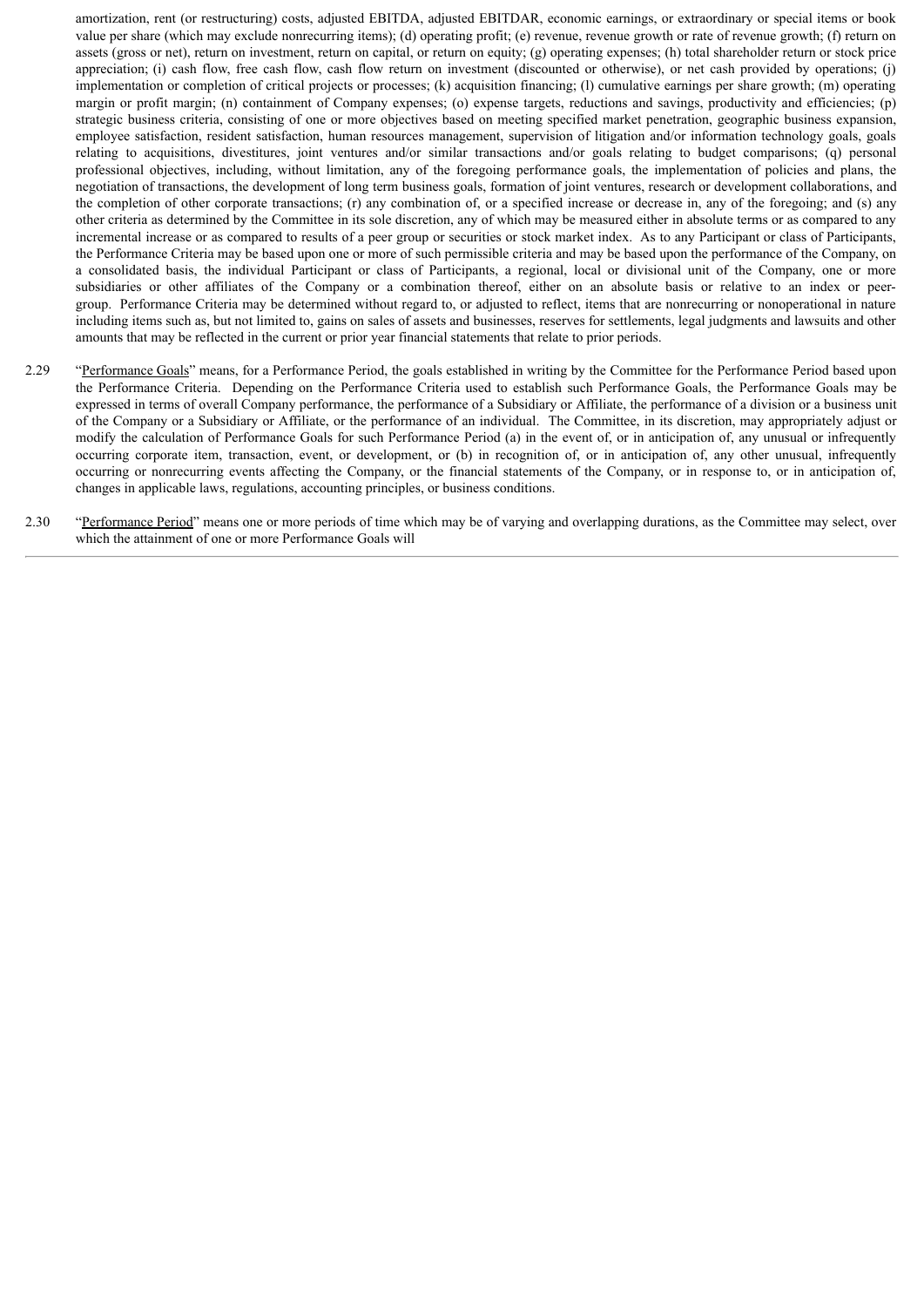be measured for the purpose of determining a Participant's right to, and the payment of, a Performance-Based Award.

- 2.31 "Performance Share" means a right granted to a Participant pursuant to Section 8.1 hereof, to receive Shares, the payment of which is contingent upon achieving certain Performance Goals or other performance-based targets established by the Committee.
- 2.32 "Performance Stock Unit" means a right granted to a Participant pursuant to Section 8.2 hereof, to receive Shares (or value of Shares in cash), the payment of which is contingent upon achieving certain Performance Goals or other performance-based targets established by the Committee
- 2.33 "Plan" means this Universal Health Services, Inc. 2020 Omnibus Stock and Incentive Plan, as it may be amended from time to time.
- 2.34 "Restricted Stock" means Shares awarded to a Participant pursuant to Article 6 that are subject to certain restrictions as set forth in the Award Agreement.
- 2.35 "Restricted Stock Unit" means an Award granted pursuant to Section 8.3 hereof and shall be evidenced by a bookkeeping entry representing the equivalent of one Share.
- 2.36 "Retirement" means, unless otherwise expressly provided in an Award Agreement, a Participant's termination of employment or service, which is for any reason other than for Cause, after such Participant's 65th birthday.
- 2.37 "Securities Act" shall mean the U.S. Securities Act of 1933, as amended.
- 2.38 "Share" means a share of Common Stock.
- 2.39 "Stock Appreciation Right" or "SAR" means a right granted pursuant to Article 7 to receive a payment equal to the excess of the Fair Market Value of a specified number of Shares on the date the SAR is exercised over the grant price of the SAR, as set forth in the applicable Award Agreement.
- 2.40 "Subsidiary" means any "subsidiary corporation" as defined in Section 424(f) of the Code and any applicable regulations promulgated thereunder or any other entity of which a majority of the outstanding voting stock or voting power is beneficially owned directly or indirectly by the Company.

## **ARTICLE 3. SHARES SUBJECT TO THE PLAN**

- 3.1 Number of Shares. Subject to Article 10, the aggregate number of Shares which may be issued or transferred pursuant to Awards under the Plan shall be 12.1 million Shares. All Shares reserved for issuance under the Plan may be (but are not required to be) issued or transferred pursuant to Incentive Stock Options. Following the Effective Date, no additional awards will be granted under any the Universal Health Services, Inc. Third Amended and Restated 2005 Stock Incentive Plan (the "Prior Plan"); provided, that, all awards granted under the Prior Plan will remain subject to the terms and conditions of, and continue to be governed by, the Prior Plan.
	- (a) Share Reserve Counting. Shares that are subject to Options and SARs shall be counted against the maximum limit set forth in this Section 3.1 as one (1) Share for every one (1) Share subject to such Options and SARs. Shares that are subject to Awards other than Options or SARs shall be counted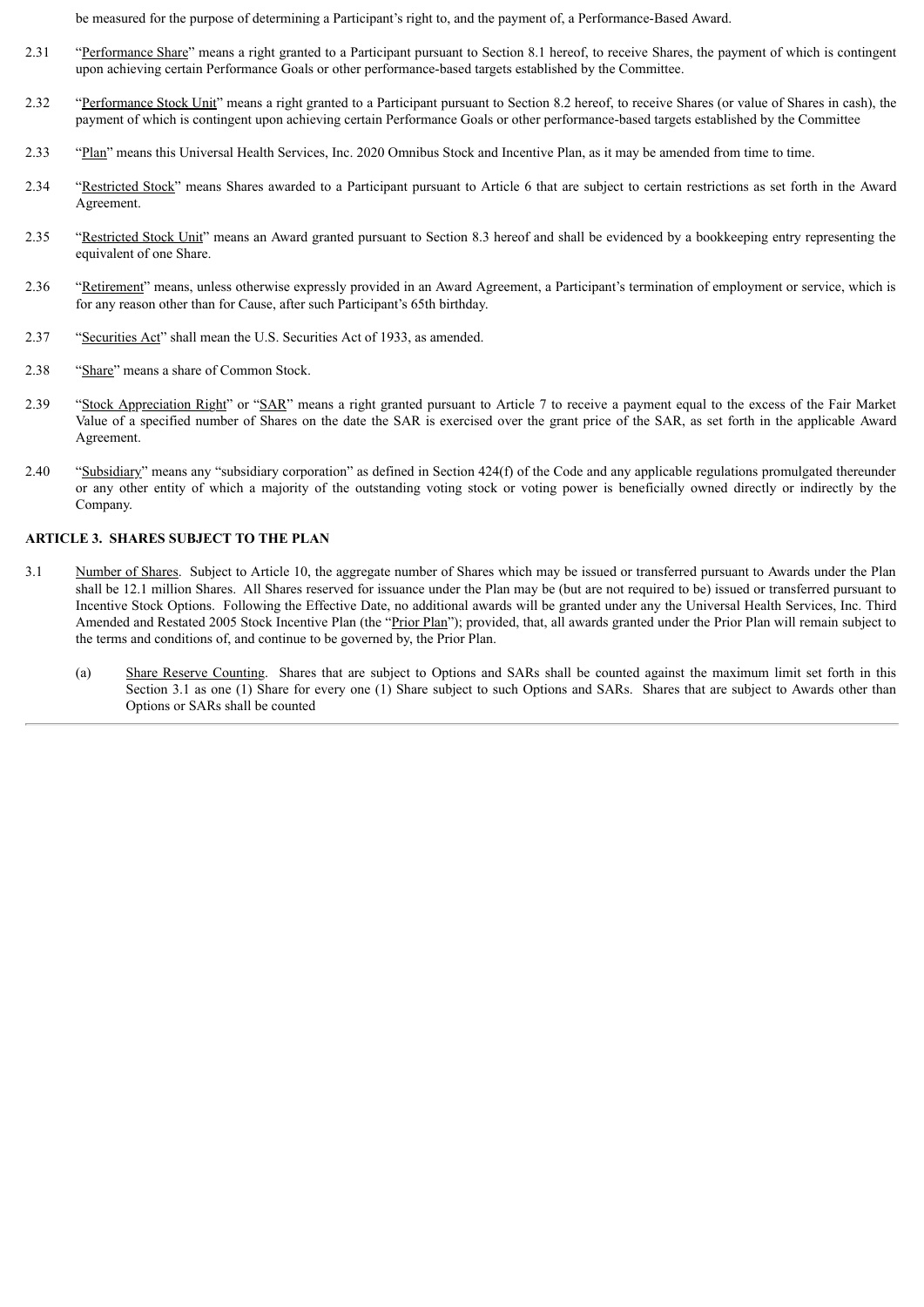against the maximum limit set forth in this Section 3.1 as four (4) Shares for every one (1) Share subject to such Awards.

- (b) Shares Reissuable Under Plan. To the extent that an Award terminates, expires, lapses for any reason, or is settled in cash, any Shares subject to the Award shall again be available for the grant of an Award pursuant to the Plan. Any Shares that again become available for the grant of Awards pursuant to this Section 3.1(b) shall be added back as one (1) Share for each Share being added back from Options and SARs and four (4) Shares for each Share being added back from an Award other than Options and SARs. Notwithstanding the provisions of this Section 3.1(b), no Shares may again be optioned, granted or awarded if such action would cause an Incentive Stock Option to fail to qualify as an incentive stock option under Section 422 of the Code.
- (c) Shares Not Counted Against Share Pool Reserve. To the extent permitted by applicable law and/or any applicable stock exchange rule, Shares issued in assumption of, or in substitution for, any outstanding awards of any entity acquired in any form of combination by the Company or any Subsidiary or Affiliate ("Substitute Awards") shall not be counted against Shares available for grant pursuant to this Plan. Additionally, to the extent permitted by applicable law and/or any applicable stock exchange rule in the event that a company acquired by the Company or any company with which the Company or any Subsidiary or Affiliate combines has shares available under a pre-existing plan approved by stockholders and not adopted in contemplation of such acquisition or combination, the shares available for grant pursuant to the terms of such preexisting plan (as appropriately adjusted to reflect the transaction) may be used for grants of Awards under the Plan and shall not reduce the Shares available for issuance under the Plan, and Shares subject to such Awards (which, for the avoidance of doubt, exclude Substitute Awards) may again become available for Awards under the Plan as provided under Section 3.1(b) above; provided, that, Awards using such available shares (or any Shares that again become available for issuance under the Plan under Section 3.1(b) above): (i) shall not be granted after the date awards or grants could have been made under the terms of the pre-existing plan, absent the acquisition or combination; (ii) shall be made only to individuals who were not Employees, Directors or Consultants of the Company or any of its Subsidiaries or Affiliates prior to such acquisition or combination; and (iii) shall otherwise be granted in compliance with applicable stock exchange listing standards. In addition, the payment of Dividend Equivalents in cash pursuant to any outstanding Awards shall not be counted against the Shares available for issuance under the Plan.
- (d) Shares Not Reissuable Under Plan. Notwithstanding the foregoing, the following Shares shall not be added to the Shares authorized for grant under Section 3.1: (i) any Shares tendered by a Participant or withheld by the Company to satisfy the grant or exercise price or tax withholding obligation related to any Award; (ii) Shares not issued or delivered as a result of the net settlement of an outstanding Option or SAR; and (iii) Shares repurchased by the Company on the open market with the proceeds of the exercise price from Options.
- 3.2 Shares Distributed. Any Shares distributed pursuant to an Award may consist, in whole or in part, of authorized and unissued Shares, treasury Shares or Shares purchased on the open market.

## **ARTICLE 4. ELIGIBILITY, PARTICIPATION, MINIMUM VESTING REQUIREMENTS, DIVIDENDS**

4.1 Eligibility. Each Eligible Individual shall be eligible to be granted one or more Awards pursuant to the Plan. An Eligible Individual who is subject to taxation in the U.S. and who is a service provider to an Affiliate may be granted Options or SARs under this Plan only if, with respect to the Affiliate, the Company qualifies as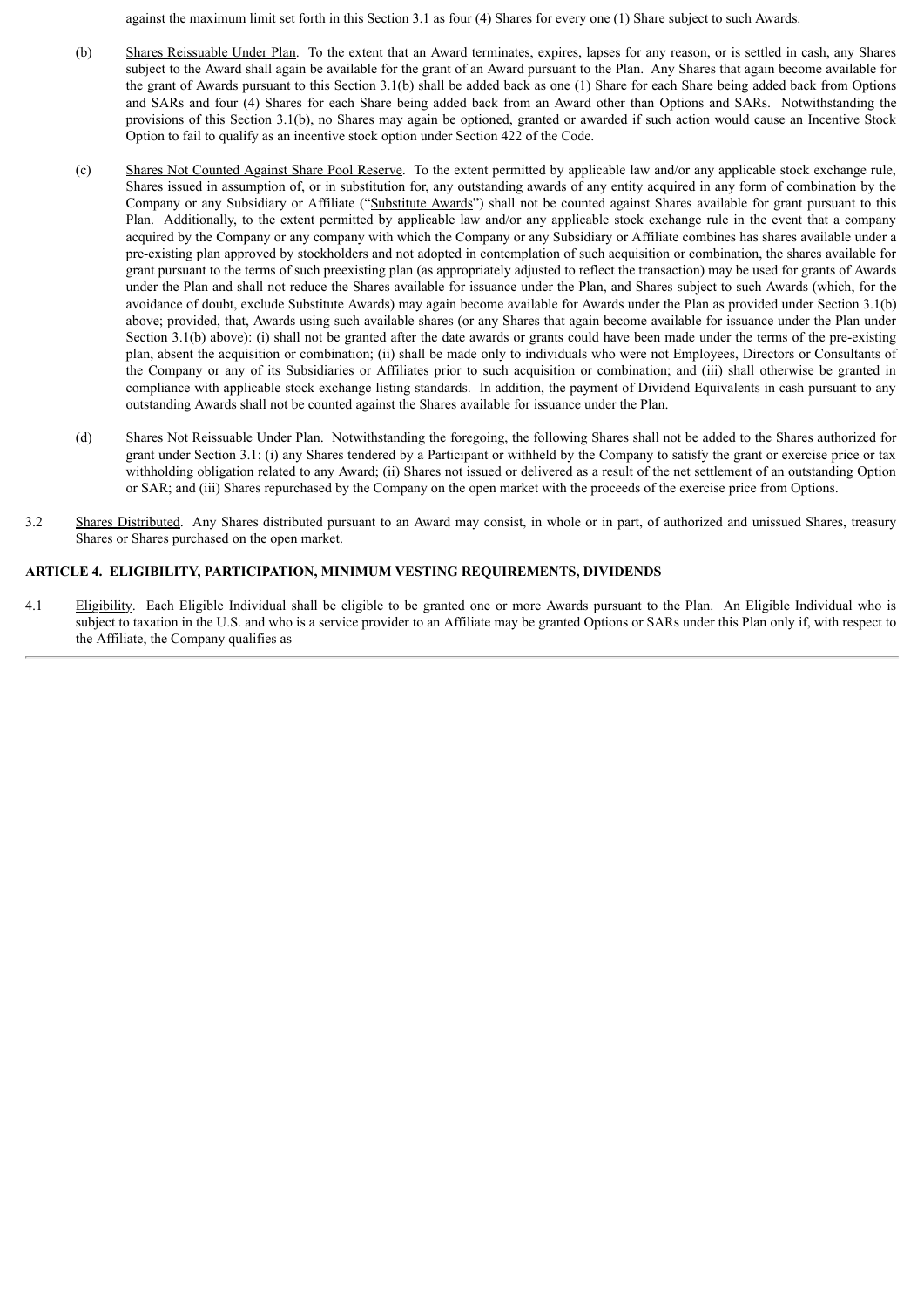an "eligible issuer of service recipient stock" within the meaning of  $\S1.409A-1(b)$  (5)(iii)(E) of the Treasury Regulations promulgated under Section 409A of the Code (or any successor provision).

- 4.2 Participation. Subject to the provisions of the Plan, the Committee may, from time to time, select from among all Eligible Individuals, those to whom Awards shall be granted and shall determine the nature and amount of each Award. No Eligible Individual shall have any right to be granted an Award pursuant to this Plan and the grant of an Award to an Eligible Individual shall not imply any entitlement to receive future Awards.
- 4.3 Minimum Vesting Requirements. Except as otherwise provided in this Section 4.3, no portion of any Award may vest before the first anniversary of the date of grant. Notwithstanding the immediately preceding sentence: (a) the Company may grant Awards with respect to up to five percent (5%) of the number of Shares reserved under Section 3.1 without regard to the minimum vesting period set forth in this Section 4.3; (b) the minimum vesting period set forth in this Section 4.3 shall not apply to Substitute Awards, Awards that may be settled only in cash, Shares delivered in lieu of fully-vested cash obligations, or Awards to Non-Employee Directors that vest on the earlier of the one-year anniversary of the date of grant and the next annual meeting of stockholders which is at least 50 weeks after the immediately preceding year's annual meeting; provided, that, the foregoing requirement does not apply to the Committee's discretion to provide for, in the terms of the Award Agreement or otherwise, accelerated vesting or exercisability of any Award and/or waive any restrictions, conditions or limitations applicable to such Award, including in cases of a Participant's Retirement, death, Disability or a Change in Control.
- 4.4 Dividends and Dividend Equivalents. The Committee may provide that any Award (other than Options and Stock Appreciation Rights) that relates to shares of Common Stock shall earn dividends or Dividend Equivalents; provided, that, notwithstanding anything in the Plan to the contrary, the Committee may not provide for the current payment of dividends or Dividend Equivalents with respect to any shares of Common Stock subject to an outstanding Award (or portion thereof) that has not vested. For any such Award, the Committee may provide only for the accrual of dividends or Dividend Equivalents that will not be payable to the Participant unless and until, and only to the extent that, the Award vests. No dividends or Dividend Equivalents shall be paid on Options or Stock Appreciation Rights.

## **ARTICLE 5. STOCK OPTIONS**

- 5.1 General. The Committee is authorized to grant Options to Eligible Individuals on the following terms and conditions:
	- (a) Exercise Price. The exercise price per Share subject to an Option shall be determined by the Committee and set forth in the Award Agreement; provided, that, subject to Section 5.2(b) hereof, the per Share exercise price for any Option shall not be less than 100% of the Fair Market Value of a Share on the date of grant (other than in the case of Substitute Awards).
	- (b) Time and Conditions of Exercise. Subject to Section 4.3, the Committee shall determine the time or times at which an Option may be exercised in whole or in part; provided that the term of any Option granted under the Plan shall not exceed five years. The Committee shall also determine the performance or other conditions, if any, that must be satisfied before all or part of an Option may be exercised.
	- (c) Payment. The Committee shall determine the methods by which the exercise price of an Option may be paid, potentially including the following methods: (i) cash or check, (ii) surrender of Shares (including withholding of Shares otherwise deliverable upon exercise of the Award) which have a Fair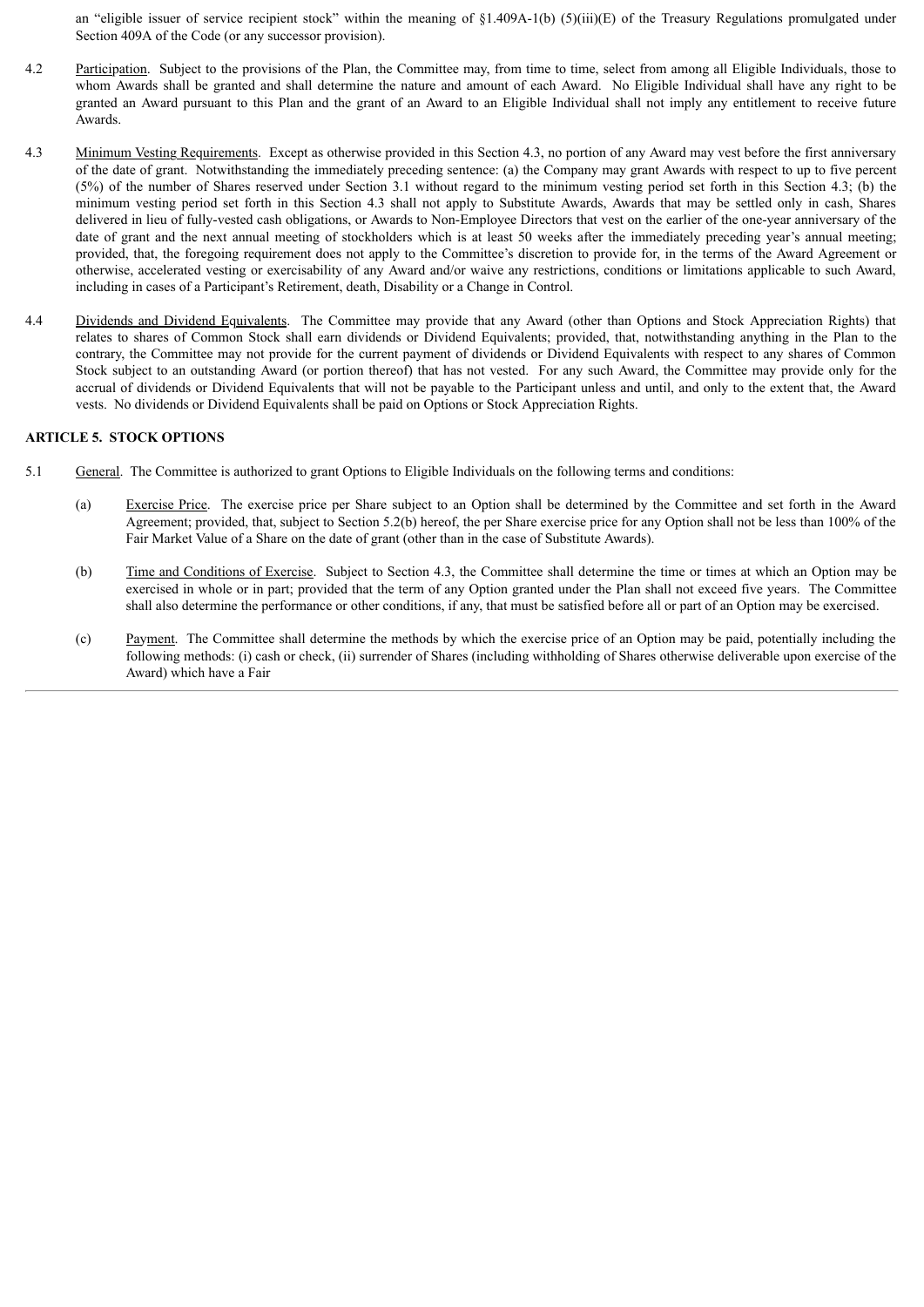Market Value on the date of surrender equal to the aggregate exercise price of the Shares as to which the Award shall be exercised, (iii) promissory note bearing interest at no less than such rate as shall then preclude the imputation of interest under the Code, (iv) other property acceptable to the Committee (including through the delivery of a notice that the Participant has placed a market sell order with a broker with respect to Shares then issuable upon exercise of the Option, and that the broker has been directed to pay a sufficient portion of the net proceeds of the sale to the Company in satisfaction of the Option exercise price; provided that payment of such proceeds is then made to the Company upon settlement of such sale), (v) by a "net exercise" arrangement pursuant to which the number of Shares issuable upon exercise of the Option shall be reduced by the largest whole number of Shares having an aggregate fair market value that does not exceed the aggregate exercise price (plus withholding taxes, if applicable) and any remaining balance of the aggregate exercise price (and/or applicable withholding taxes) not satisfied by such reduction in the number of whole Shares to be issued shall be paid by Participant in cash or other form of payment approved by the Committee, or (vi) any combination of the foregoing methods of payment. The Award Agreement will specify the methods of paying the exercise price available to Participants. The Committee shall also determine the methods by which Shares shall be delivered or deemed to be delivered to Participants. Notwithstanding any other provision of the Plan to the contrary, no Participant who is a Director or an "executive officer" of the Company within the meaning of Section 13(k) of the Exchange Act shall be permitted to pay the exercise price of an Option, or continue any extension of credit with respect to the exercise price of an Option, with a loan from the Company or a loan arranged by the Company in violation of Section 13(k) of the Exchange Act.

- (d) Expiration. Subject to Section 5.1(b) and Section 5.2(b) hereof, an Option may not be exercised to any extent by anyone after the first to occur of the following events:
	- (i) Five years from the date it is granted, unless an earlier time is set in the Award Agreement;
	- (ii) Three months after the Participant's termination of employment or service, except as otherwise provided in clauses (iii) and (iv) below;
	- (iii) One year after the date of the Participant's termination of employment or service on account of death or Disability. Upon the Participant's Disability or death, any Options exercisable at the Participant's Disability or death may be exercised by the Participant's legal representative or representatives, by the person or persons entitled to do so pursuant to the Participant's last will and testament, or, if the Participant fails to make testamentary disposition of such Option or dies intestate, by the person or persons entitled to receive the Option pursuant to the applicable laws of descent and distribution; and
	- (iv) Immediately upon the date of the Participant's termination of employment or service for Cause.
- (e) Transfer Restrictions. Unless otherwise approved in writing by the Committee, no Shares acquired upon exercise of any Option by any officer of the Company may be sold, assigned, pledged,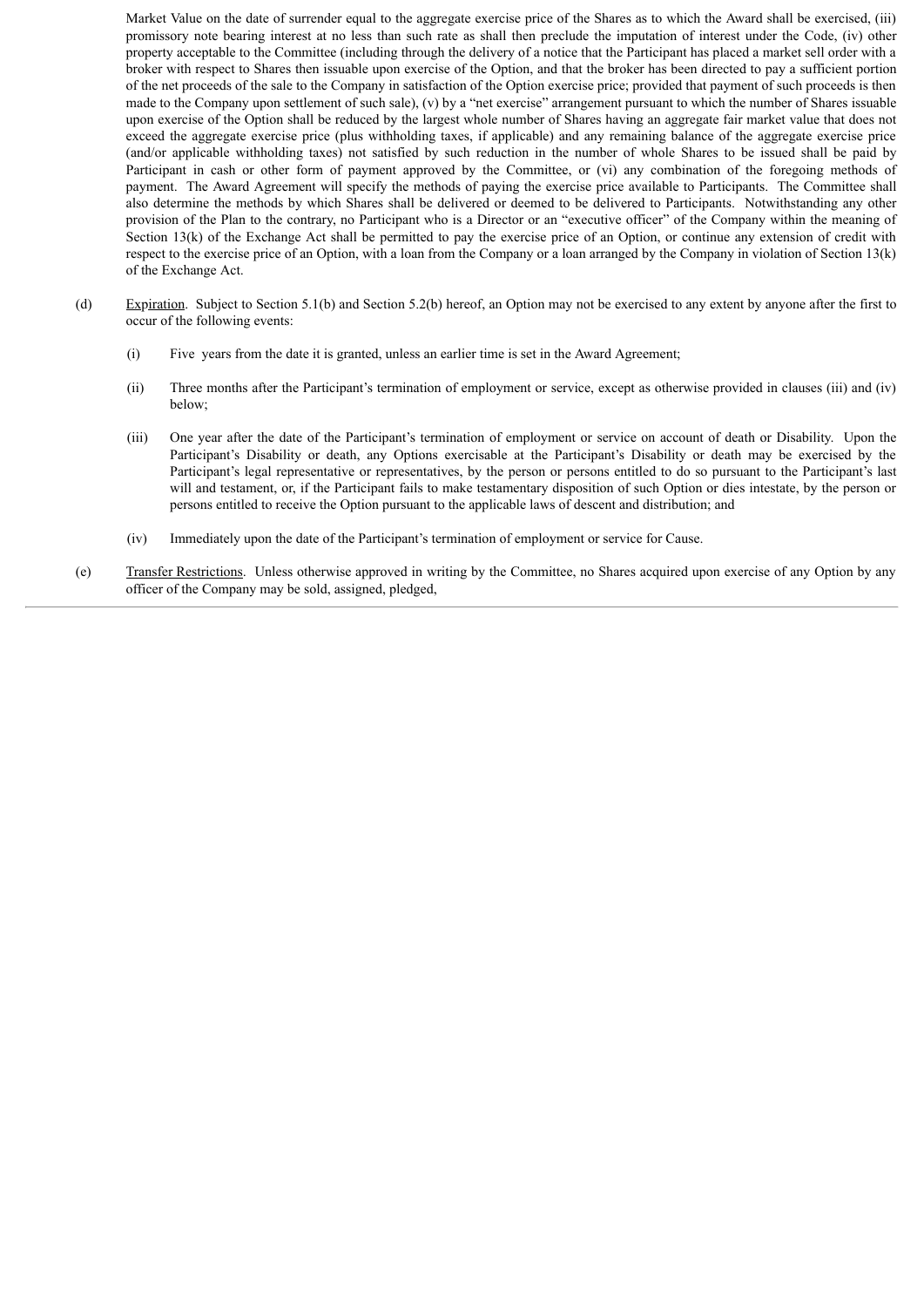encumbered or otherwise transferred until at least six months have elapsed from (but excluding) the date that such Option was granted.

- (f) Evidence of Grant. All Options shall be evidenced by an Award Agreement between the Company and the Participant. The Award Agreement shall include such additional provisions as may be specified by the Committee.
- 5.2 Incentive Stock Options. Incentive Stock Options shall be granted only to Employees of the Company or of any Subsidiary that qualifies as a "subsidiary corporation" under Section 424(f) of the Code and any applicable regulations promulgated thereunder, and the terms of any Incentive Stock Options granted pursuant to the Plan, in addition to the requirements of Section 5.1 hereof, must comply with the provisions of this Section 5.2.
	- (a) Dollar Limitation. The aggregate Fair Market Value (determined as of the time the Option is granted) of all Shares with respect to which Incentive Stock Options are first exercisable by a Participant in any calendar year may not exceed \$100,000 or such other limitation as imposed by Section 422(d) of the Code, or any successor provision. To the extent that Incentive Stock Options are first exercisable by a Participant in excess of such limitation, the excess shall be considered Non-Qualified Stock Options.
	- (b) Ten Percent Owners. An Incentive Stock Option shall be granted to any individual who, at the date of grant, owns stock possessing more than ten percent of the total combined voting power of all classes of Shares of the Company only if such Option is granted at an exercise price that is not less than 110% of Fair Market Value on the date of grant and the Option is exercisable for no more than five years from the date of grant.
	- (c) Notice of Disposition. The Participant shall give the Company prompt notice of any disposition of Shares acquired by exercise of an Incentive Stock Option within (i) two years from the date of grant of such Incentive Stock Option or (ii) one year after the transfer of such Shares to the Participant.
	- (d) Right to Exercise. During a Participant's lifetime, an Incentive Stock Option may be exercised only by the Participant.
	- (e) Failure to Meet Requirements. Any Option (or portion thereof) purported to be an Incentive Stock Option, which, for any reason, fails to meet the requirements of Section 422 of the Code shall be considered a Non-Qualified Stock Option.

## **ARTICLE 6. RESTRICTED STOCK AWARDS**

- 6.1 Grant of Restricted Stock. The Committee is authorized to make Awards of Restricted Stock to any Eligible Individual selected by the Committee in such amounts and subject to such terms and conditions as determined by the Committee. All Awards of Restricted Stock shall be evidenced by an Award Agreement.
- 6.2 Purchase Price. At the time of the grant of an Award of Restricted Stock, the Committee shall determine the price, if any, to be paid by the Participant for each Share subject to the Award of Restricted Stock. To the extent required by applicable law, the price to be paid by the Participant for each Share subject to the Award of Restricted Stock shall not be less than the par value of a Share (or such higher amount required by applicable law). The purchase price of Shares acquired pursuant to the Award of Restricted Stock shall be paid either: (i) in cash at the time of purchase; (ii) at the sole discretion of the Committee, by services rendered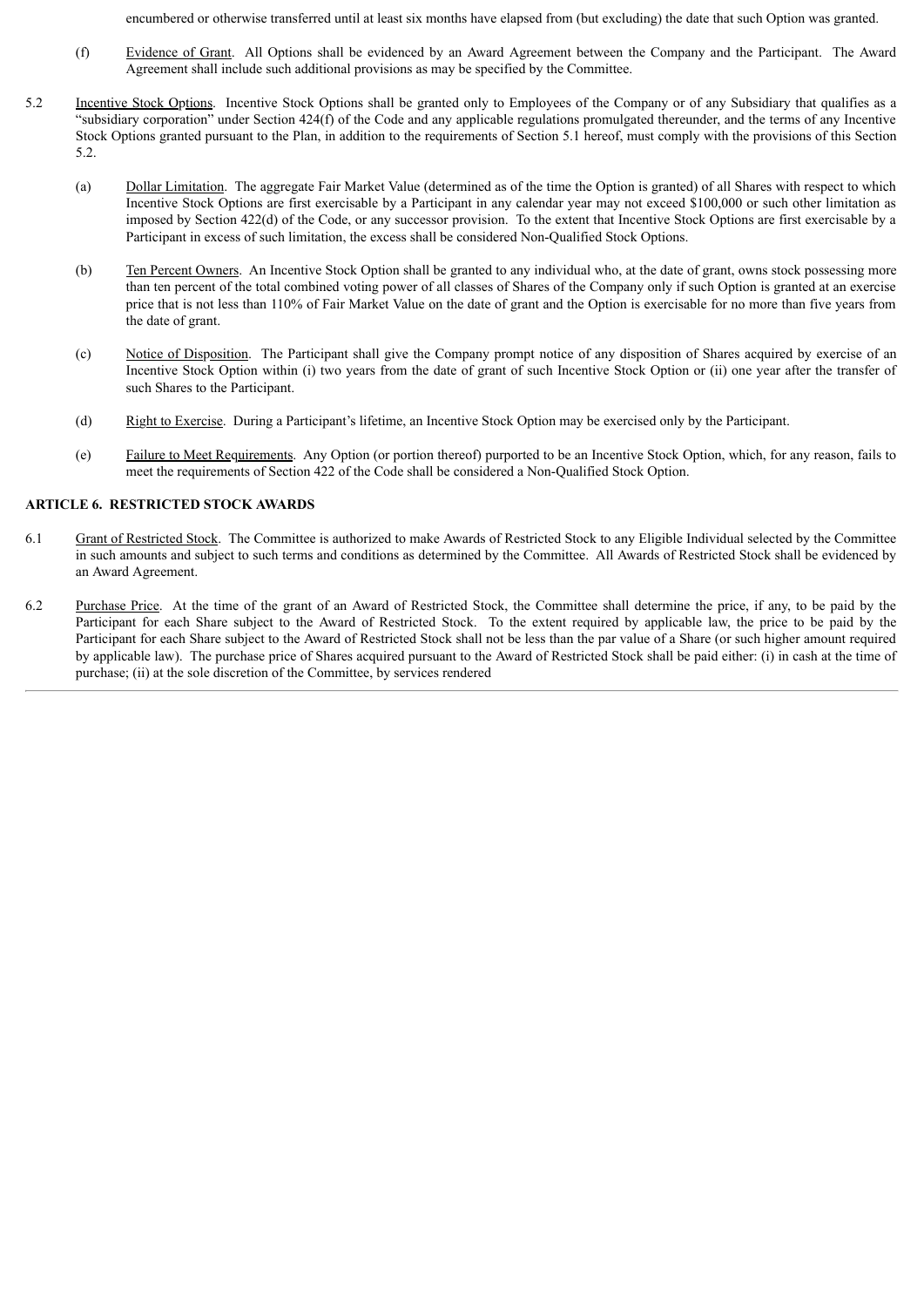or to be rendered to the Company or a Subsidiary or Affiliate; or (iii) in any other form of legal consideration that may be acceptable to the Committee in its sole discretion and in compliance with applicable law.

- 6.3 Issuance and Restrictions. Restricted Stock shall be subject to such restrictions on transferability and other restrictions as the Committee may impose (including, without limitation, limitations on the right to vote Restricted Stock). These restrictions may lapse separately or in combination at such times, pursuant to such circumstances, in such installments, or otherwise, as the Committee determines at the time of the grant of the Award or thereafter. Further, notwithstanding any provision herein to the contrary, no dividends will be paid on Restricted Stock that has not vested; however, the Committee, in its discretion, may authorize the accrual of Dividend Equivalents on Restricted Stock.
- 6.4 Forfeiture. Subject to Section 4.3, except as otherwise determined by the Committee at the time of the grant of the Award or thereafter, upon termination of employment or service during the applicable restriction period, Restricted Stock that is at that time subject to restrictions shall be forfeited; provided, however, that the Committee may (a) provide in any Restricted Stock Award Agreement that restrictions or forfeiture conditions relating to Restricted Stock will be waived in whole or in part in the event of terminations resulting from specified causes, and (b) in other cases waive in whole or in part restrictions or forfeiture conditions relating to Restricted Stock.
- 6.5 Certificates for Restricted Stock. Restricted Stock granted pursuant to the Plan may be evidenced in such manner as the Committee shall determine. If certificates representing shares of Restricted Stock are registered in the name of the Participant, certificates must bear an appropriate legend referring to the terms, conditions, and restrictions applicable to such Restricted Stock, and the Company may, at its discretion, retain physical possession of the certificate until such time as all applicable restrictions lapse**.**

## **ARTICLE 7. STOCK APPRECIATION RIGHTS**

- 7.1 Grant of Stock Appreciation Rights.
	- (a) A Stock Appreciation Right may be granted to any Eligible Individual selected by the Committee. A Stock Appreciation Right shall be subject to such terms and conditions not inconsistent with the Plan as the Committee shall impose and shall be evidenced by an Award Agreement, provided that the term of any Stock Appreciation Right shall not exceed five years.
	- (b) A Stock Appreciation Right shall entitle the Participant (or other person entitled to exercise the Stock Appreciation Right pursuant to the Plan) to exercise all or a specified portion of the Stock Appreciation Right (to the extent then exercisable pursuant to its terms) and to receive from the Company an amount equal to the product of  $(i)$  the excess of  $(A)$  the Fairarket Value of the Shares on the date the Stock Appreciation Right is exercised over (B) the grant price of the Stock Appreciation Right and (ii) the number of Shares with respect to which the Stock Appreciation Right is exercised, subject to any limitations the Committee may impose.
- 7.2 Grant Price. The grant price per Share subject to a Stock Appreciation Right shall be determined by the Committee and set forth in the Award Agreement; provided that, the per Share grant price for any Stock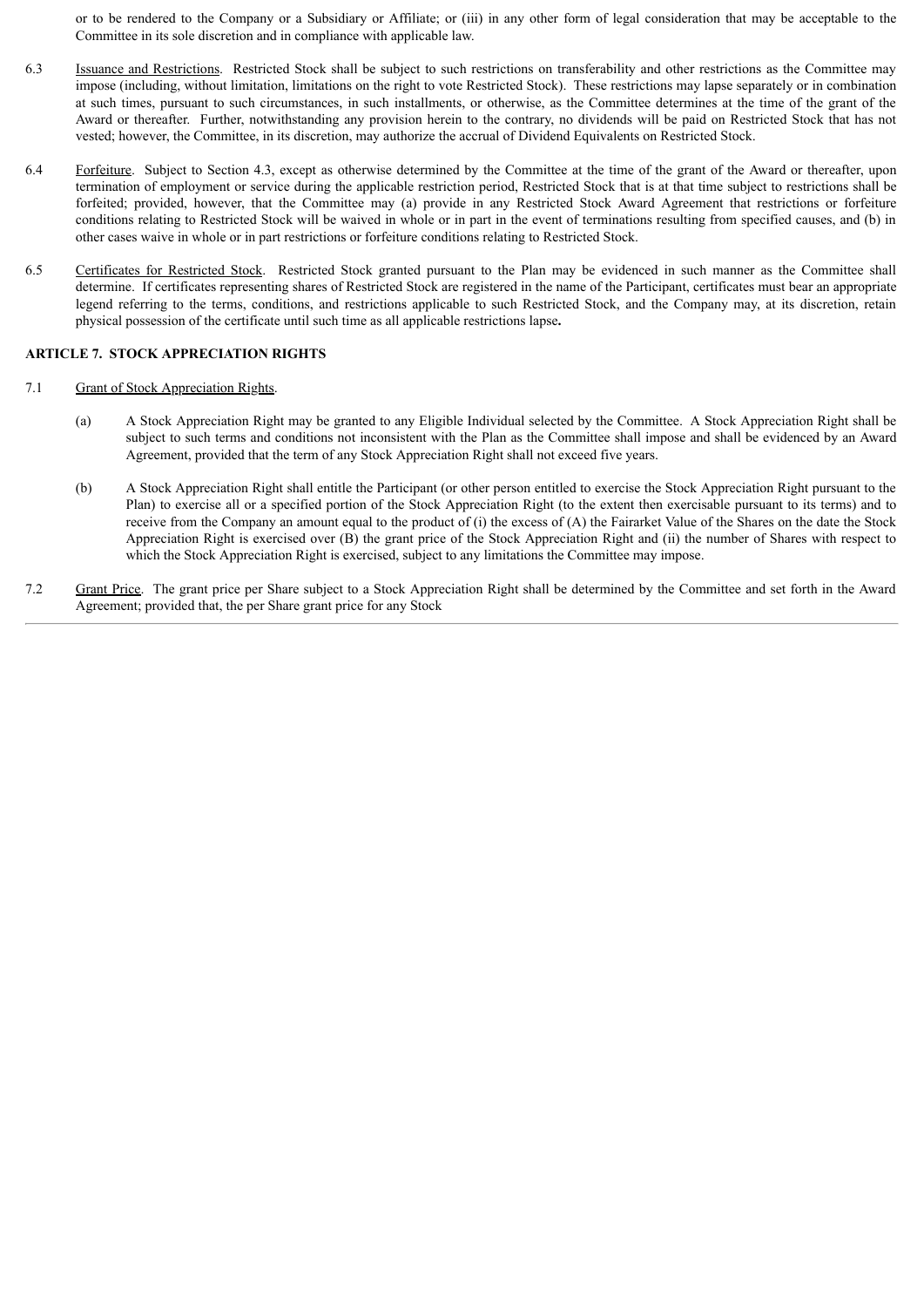Appreciation Right shall not be less than 100% of the Fair Market Value of a Share on the date of grant (other than in the case of Substitute Awards).

#### 7.3 Payment and Limitations on Exercise.

- (a) Subject to Section 7.3(b) hereof, payment of the amounts determined under Section 7.1(b) hereof shall be in cash, in Shares (based on its Fair Market Value as of the date the Stock Appreciation Right is exercised) or a combination of both, as determined by the Committee.
- (b) To the extent any payment under Section 7.1(b) hereof is effected in Shares, it shall be made subject to satisfaction of all applicable provisions of Section 5.1(c) pertaining to Options.

#### **ARTICLE 8. OTHER TYPES OF AWARDS**

- 8.1 Performance Share Awards. Any Eligible Individual selected by the Committee may be granted one or more Awards of Performance Shares which shall be denominated in a number of Shares and which may be linked to any one or more of the Performance Criteria or other specific performance criteria determined appropriate by the Committee, in each case on a specified date or dates or over any period or periods determined by the Committee. In making such determinations, the Committee shall consider (among such other factors as it deems relevant in light of the specific type of award) the contributions, responsibilities and other compensation of the particular Participant. The Committee may authorize Dividend Equivalents to be accrued with respect to outstanding Performance Share Awards. Performance Share Awards shall be subject to applicable withholding taxes (as further set forth in Section 14.3).
- 8.2 Performance Stock Units. Any Eligible Individual selected by the Committee may be granted one or more Performance Stock Unit awards which shall be denominated in unit equivalents of Shares and/or units of value including dollar value of Shares and which may be linked to any one or more of the Performance Criteria or other specific performance criteria determined appropriate by the Committee, in each case on a specified date or dates or over any period or periods determined by the Committee. In making such determinations, the Committee shall consider (among such other factors as it deems relevant in light of the specific type of award) the contributions, responsibilities and other compensation of the particular Participant. On the settlement date, the Company shall, subject to Section 9.5(a) and satisfaction of applicable withholding taxes (as further set forth in Section 14.3), transfer to the Participant one unrestricted, fully transferable Share for each Performance Stock Unit scheduled to be paid out on such date and not previously forfeited. Alternatively, settlement of a Performance Stock Unit may be made in cash (in an amount reflecting the Fair Market Value of Shares that would have been issued) or any combination of cash and Shares, as determined by the Committee, in its sole discretion, in either case, less applicable withholding taxes (as further set forth in Section 14.3). The Committee may authorize Dividend Equivalents to be accrued with respect to outstanding Performance Stock Units.
- 8.3 Restricted Stock Units. The Committee is authorized to make Awards of Restricted Stock Units to any Eligible Individual selected by the Committee in such amounts and subject to such terms and conditions as determined by the Committee. At the time of grant, the Committee shall specify the date or dates on which the Restricted Stock Units shall become fully vested and nonforfeitable, and may specify such conditions to vesting as it deems appropriate. The vesting conditions may be based on the passage of time or the attainment of performance-based conditions. On the settlement date, the Company shall, subject to Section 9.5(a) hereof and satisfaction of applicable withholding taxes (as further set forth in Section 14.3), transfer to the Participant one unrestricted, fully transferable Share for each Restricted Stock Unit scheduled to be paid out on such date and not previously forfeited. Alternatively, settlement of a Restricted Stock Unit may be made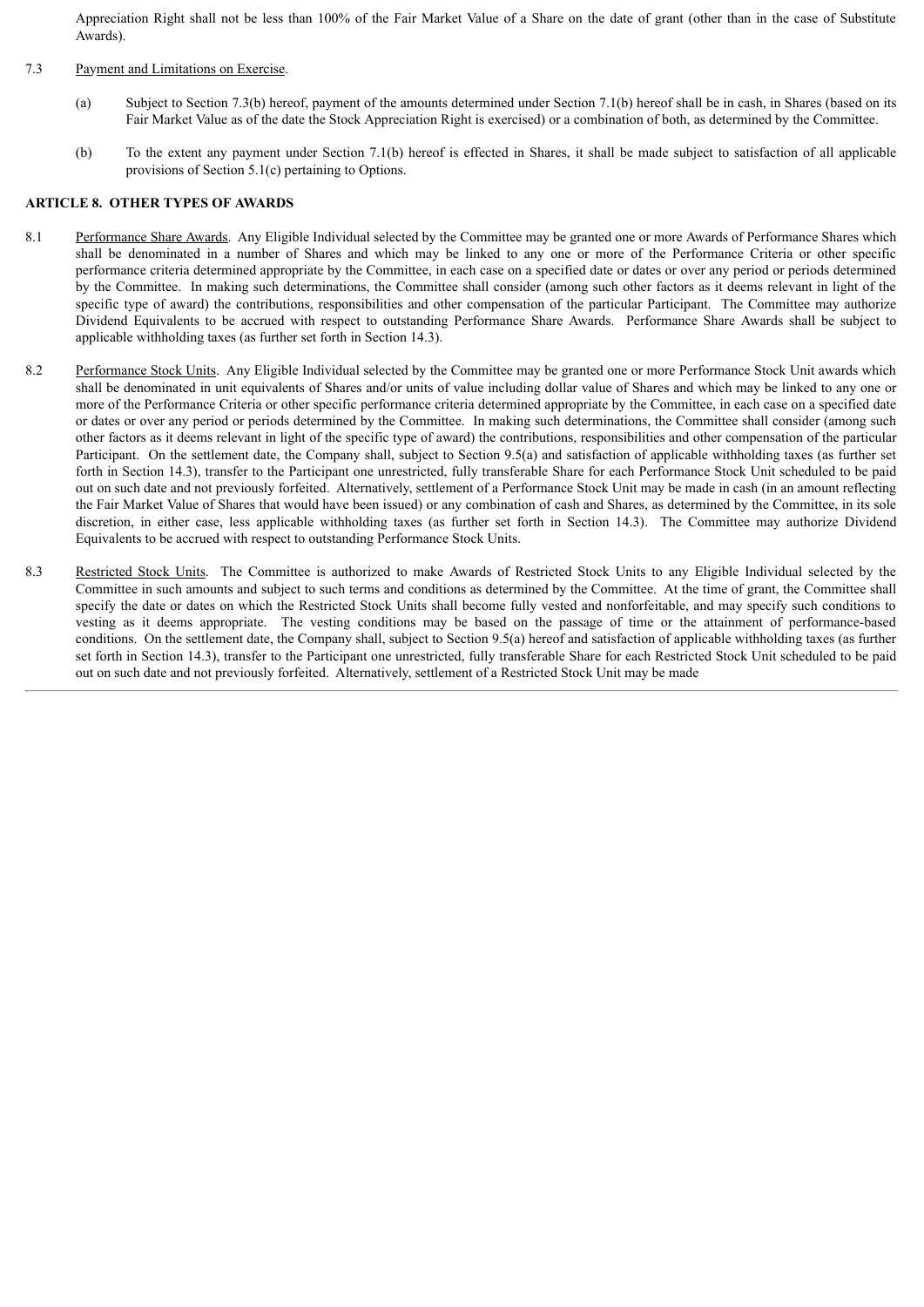in cash (in an amount reflecting the Fair Market Value of Shares that would have been issued) or any combination of cash and Shares, as determined by the Committee, in its sole discretion, in either case, less applicable withholding taxes (as further set forth in Section 14.3). The Committee may authorize Dividend Equivalents to be accrued with respect to outstanding Restricted Stock Units.

- 8.4 Other Awards. The Committee is authorized under the Plan to make any other Award to an Eligible Individual that is not inconsistent with the provisions of the Plan and that by its terms involves or might involve the issuance of (i) Shares, (ii) a right with a Share-related exercise or conversion privilege related to the passage of time, the occurrence of one or more events, or the satisfaction of performance criteria or other conditions, or (iii) any other right with the value derived from the value of the Shares. The Committee may establish one or more separate programs under the Plan for the purpose of issuing particular forms of Awards to one or more classes of Participants on such terms and conditions as determined by the Committee from time to time.
- 8.5 Vesting. Subject to Section 4.3, the vesting conditions applicable to an Award granted pursuant to Article 8 shall be set by the Committee in its discretion.
- 8.6 Term. Except as otherwise provided herein, the term of any Award of Performance Shares, Performance Stock Units, Restricted Stock Units and any other Award granted pursuant to this Article 8 shall be set by the Committee in its discretion.
- 8.7 Exercise or Purchase Price. The Committee may establish the exercise or purchase price, if any, of any Award of Performance Shares, Performance Stock Units, Restricted Stock Units and any other Award granted pursuant to this Article 8; provided, however, that such price shall not be less than the par value of a Share on the date of grant, unless otherwise permitted by applicable state law.
- 8.8 Exercise upon Termination of Employment or Service. An Award of Performance Shares, Performance Stock Units, Restricted Stock Units and any other Awards granted pursuant to this Article 8 shall only be exercisable or payable while the Participant is an Employee, Consultant or Director, as applicable; provided, however, that the Committee in its sole and absolute discretion may provide that an Award of Performance Shares, Performance Stock Units, Restricted Stock Units or any other Award granted pursuant to this Article 8 may be exercised or paid subsequent to a termination of employment or service, as applicable, or following a Change in Control of the Company, or because of the Participant's Retirement, death or Disability, or otherwise.
- 8.9 Form of Payment. Payments with respect to any Awards granted under this Article 8 shall be made in cash, in Shares or a combination of both, as determined by the Committee.
- 8.10 Award Agreement. All Awards under this Article 8 shall be subject to such additional terms and conditions as determined by the Committee and shall be evidenced by an Award Agreement.
- 8.11 Timing of Settlement. At the time of grant, the Committee shall specify the settlement date applicable to an Award of Performance Shares, Performance Stock Units, Restricted Stock Units or any other Award granted pursuant to this Article 8, which shall be no earlier than the vesting date(s) applicable to the relevant Award, or it may be deferred to any later date to the extent and under the terms determined by the Committee, subject to compliance with Section 409A of the Code. Until an Award granted pursuant to this Article 8 has been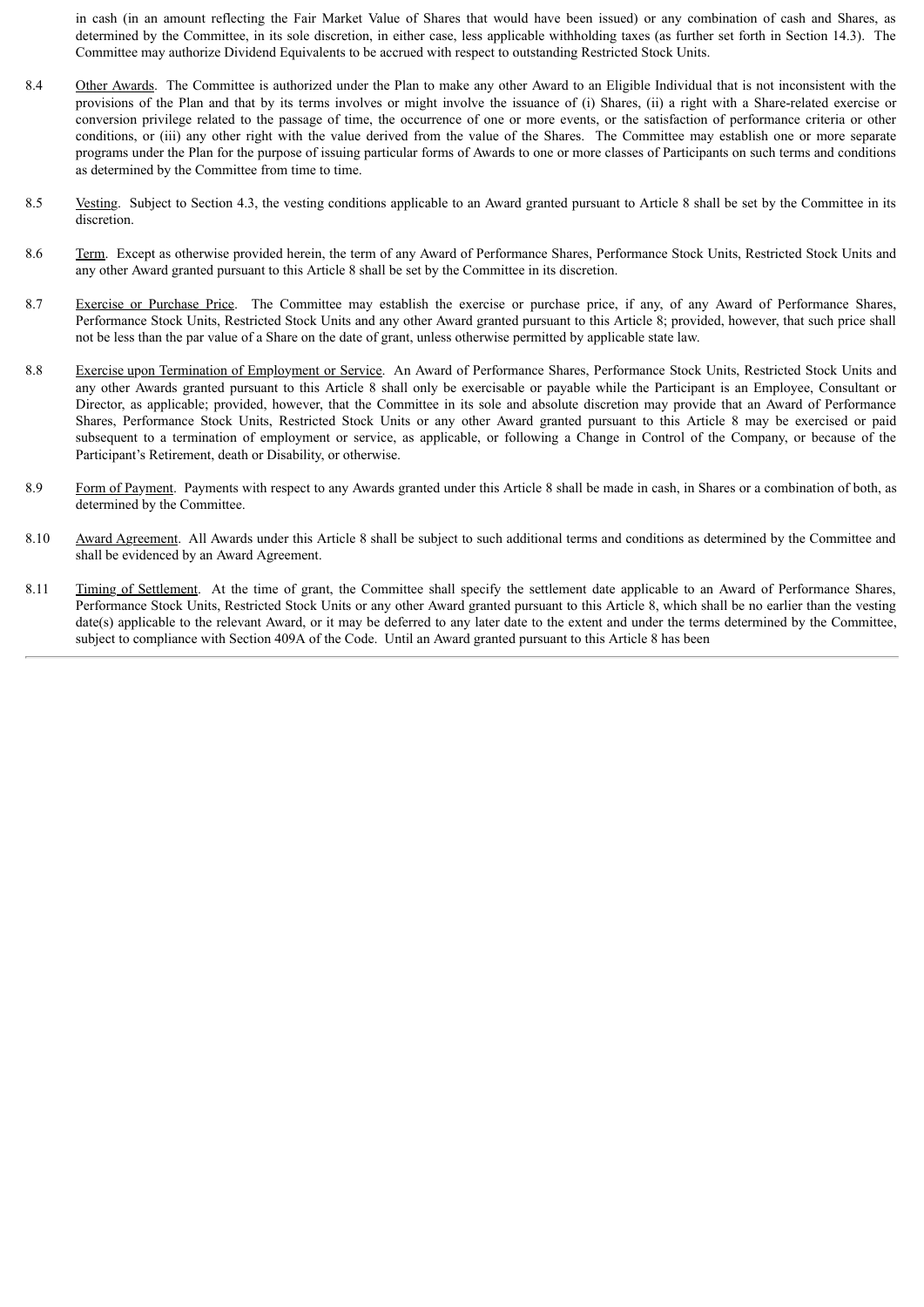settled, the number of Shares subject to the Award shall be subject to adjustment pursuant to Article 10 hereof.

## **ARTICLE 9. PROVISIONS APPLICABLE TO AWARDS**

- 9.1 Stand-Alone and Tandem Awards. Awards granted pursuant to the Plan may, in the discretion of the Committee, be granted either alone, in addition to, or in tandem with, any other Award granted pursuant to the Plan. Awards granted in addition to or in tandem with other Awards may be granted either at the same time as or at a different time from the grant of such other Awards.
- 9.2 Award Agreement. Awards under the Plan shall be evidenced by Award Agreements that set forth the terms, conditions and limitations for each Award which may include the term of an Award, additional provisions applicable in the event the Participant's employment or service terminates, and the Company's authority to unilaterally or bilaterally amend, modify, suspend, cancel or rescind an Award.
- 9.3 Limits on Transfer. No right or interest of a Participant in any Award may be pledged, encumbered, or hypothecated to or in favor of any party other than the Company or a Subsidiary or Affiliate, or shall be subject to any lien, obligation, or liability of such Participant to any other party other than the Company or a Subsidiary or Affiliate. Except as otherwise provided by the Committee, no Award shall be assigned, transferred, or otherwise disposed of by a Participant other than by will or the laws of descent and distribution or pursuant to beneficiary designation procedures approved from time to time by the Committee (or the Board in the case of Awards granted to Non-Employee Directors). The Committee by express provision in the Award or an amendment thereto may permit an Award (other than an Incentive Stock Option) to be transferred to, exercised by and paid to certain persons or entities related to the Participant, including, but not limited to, members of the Participant's family, charitable institutions, or trusts or other entities whose beneficiaries or beneficial owners are members of the Participant's family and/or charitable institutions, or to such other persons or entities as may be expressly approved by the Committee, pursuant to such conditions and procedures as the Committee may establish. Any permitted transfer shall be subject to the condition that the Committee receive evidence satisfactory to it that the transfer is being made for estate and/or tax planning purposes (or to a "blind trust" in connection with the Participant's termination of employment or service with the Company or a Subsidiary or Affiliate to assume a position with a governmental, charitable, educational or similar non-profit institution) and on a basis consistent with the Company's lawful issue of securities. Notwithstanding anything contrary in this Section 9.3 or Section 9.4 below, no Award may be transferred for value or consideration.
- 9.4 Beneficiaries. Notwithstanding Section 9.3 hereof, a Participant may, if permitted by the Committee, designate a beneficiary to exercise the rights of the Participant and to receive any distribution with respect to any Award upon the Participant's death. A beneficiary, legal guardian, legal representative, or other person claiming any rights pursuant to the Plan is subject to all terms and conditions of the Plan and any Award Agreement applicable to the Participant, except to the extent the Plan and Award Agreement otherwise provide, and to any additional restrictions deemed necessary or appropriate by the Committee. If the Participant is married and resides in a community property state, a designation of a person other than the Participant's spouse as his or her beneficiary with respect to more than 50% of the Participant's interest in the Award shall not be effective without the prior written consent of the Participant's spouse. If no beneficiary has been designated or survives the Participant, payment shall be made to either the person's estate or legal representative or the person entitled thereto pursuant to the Participant's will or the laws of descent and distribution (or equivalent laws outside the U.S.). Subject to the foregoing, a beneficiary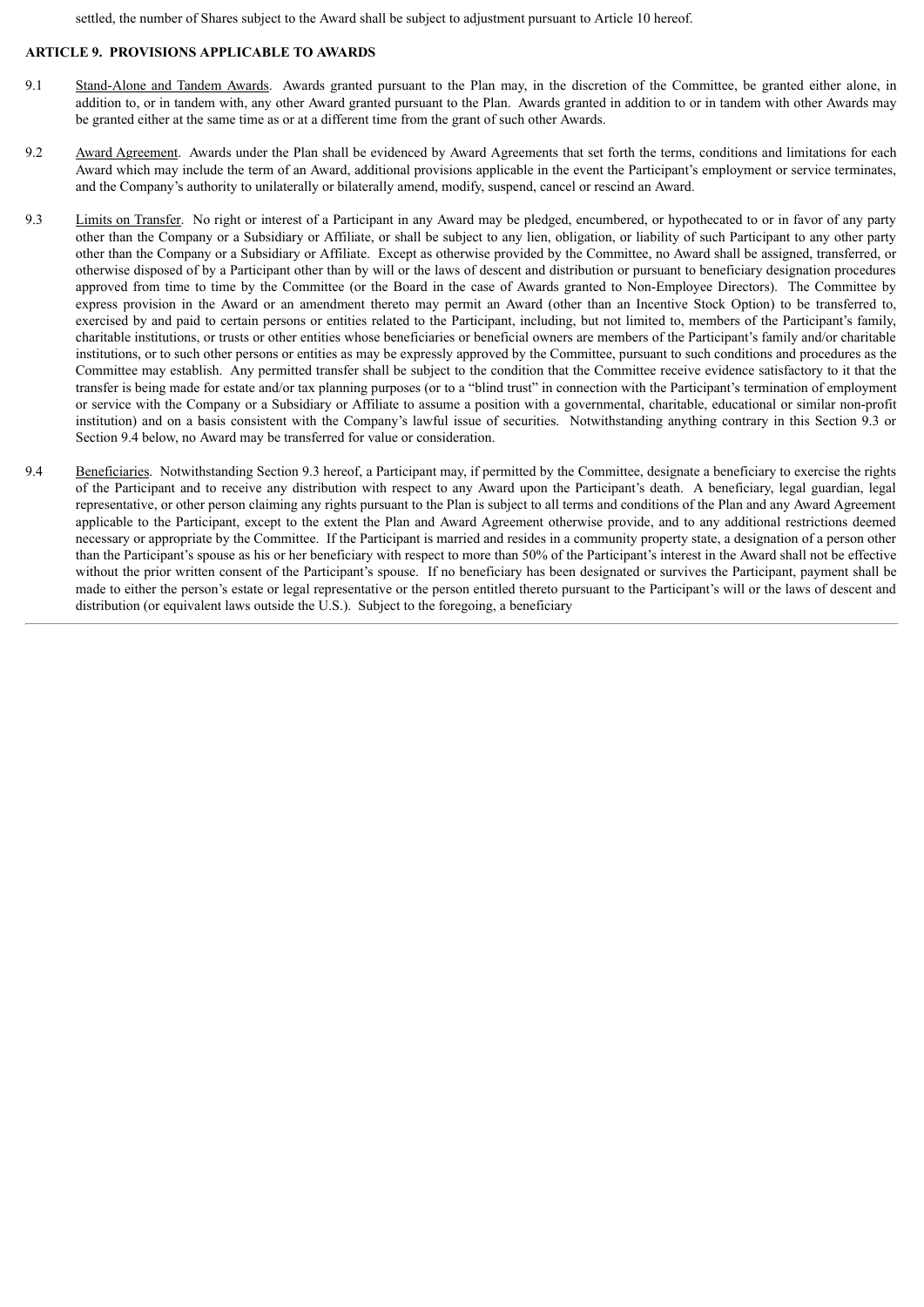designation may be changed or revoked by a Participant at any time provided the change or revocation is filed with the Committee.

#### 9.5 Stock Certificates; Book Entry Procedures.

- (a) Notwithstanding anything herein to the contrary, the Company shall not be required to issue or deliver any certificates evidencing Shares pursuant to the exercise of any Award, unless and until the Board has determined, with advice of counsel, that the issuance and delivery of such certificates is in compliance with all applicable laws, regulations of governmental authorities and, if applicable, the requirements of any exchange on which the Shares are listed or traded. All certificates evidencing Shares delivered pursuant to the Plan are subject to any stoptransfer orders and other restrictions as the Committee deems necessary or advisable to comply with federal, state or local securities or other laws, including laws of jurisdictions outside of the United States, and the rules and regulations of any national securities exchange or automated quotation system on which the Shares are listed, quoted, or traded. The Committee may place legends on any certificate evidencing Shares to reference restrictions applicable to the Shares. In addition to the terms and conditions provided herein, the Board may require that a Participant make such reasonable covenants, agreements, and representations as the Board, in its discretion, deems advisable in order to comply with any such laws, regulations, or requirements. The Committee shall have the right to require any Participant to comply with any timing or other restrictions with respect to the settlement or exercise of any Award, including a window-period limitation, as may be imposed in the discretion of the Committee.
- (b) Notwithstanding any other provision of the Plan, unless otherwise determined by the Committee or required by any applicable law, rule or regulation, the Company shall not deliver to any Participant certificates evidencing Shares issued in connection with any Award and instead such Shares shall be recorded in the books of the Company (or, as applicable, its transfer agent or stock plan administrator).
- 9.6 Accelerated Vesting and Deferral Limitations. The Committee shall not have the discretionary authority to accelerate or delay issuance of Shares or payment of cash under an Award that constitutes a deferral of compensation within the meaning of Section 409A of the Code, except to the extent that such acceleration or delay may, in the discretion of the Committee, be effected in a manner that will not cause any person to incur taxes, interest or penalties under Section 409A of the Code.
- 9.7 Paperless Administration. In the event that the Company establishes, for itself or using the services of a third party, an automated system for the documentation, granting or exercise of Awards, such as a system using an internet website or interactive voice response, then the paperless documentation, granting or exercise of Awards by a Participant may be permitted through the use of such an automated system.

## **ARTICLE 10. CHANGES IN CAPITAL STRUCTURE**

## 10.1 Adjustments.

(a) In the event of any stock dividend, stock split, combination or exchange of shares, merger, consolidation or other distribution (other than normal cash dividends) of Company assets to stockholders, or any other change affecting the Shares or the price of the Shares other than an Equity Restructuring, the Committee shall make such adjustments, if any, as the Committee in its discretion may deem appropriate to reflect such change with respect to (a) the aggregate number and kind of shares that may be issued under the Plan (including, but not limited to, adjustments of the limitations in Section 3.1 hereof); (b) the number and kind of Shares subject to outstanding Awards and the terms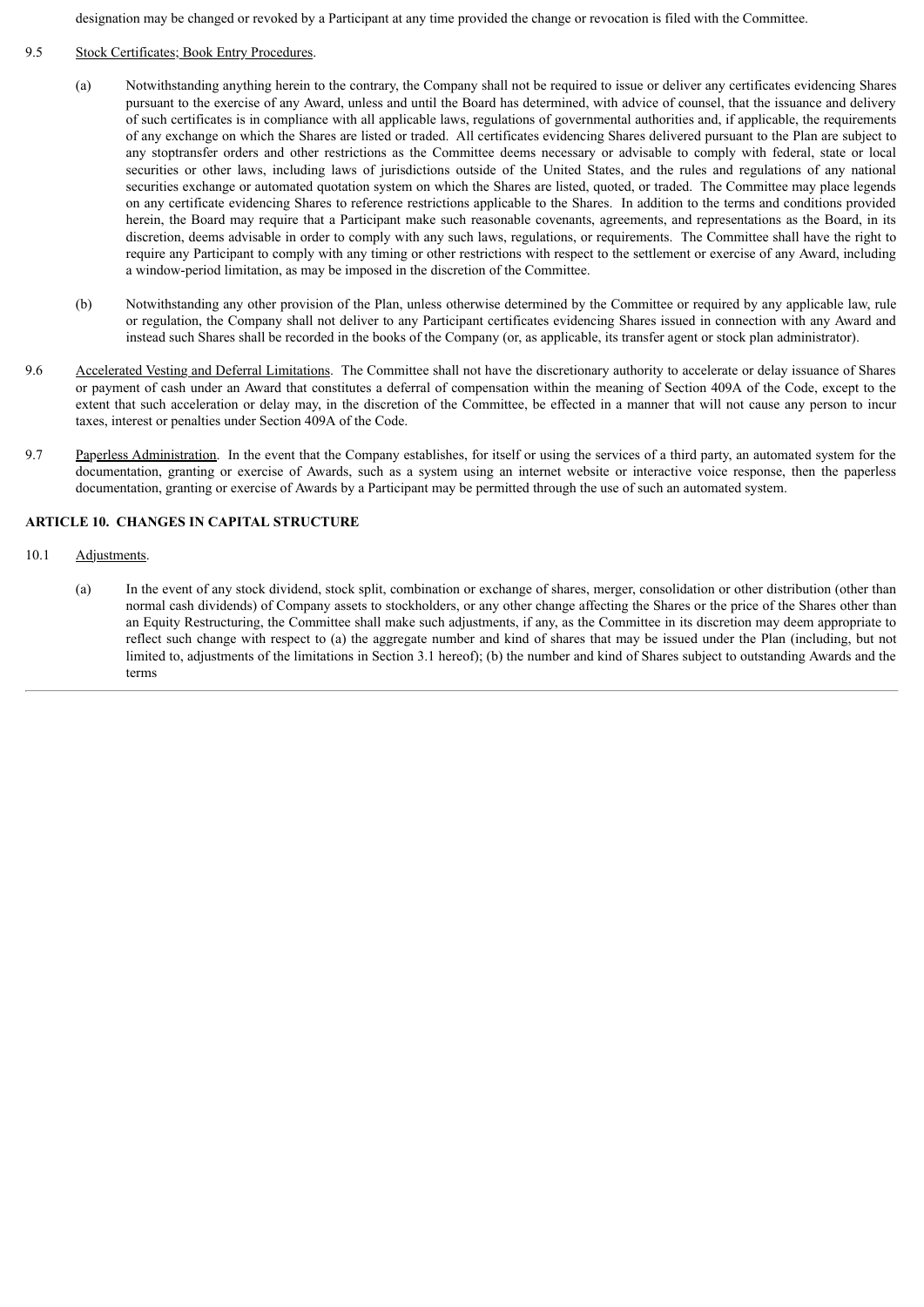and conditions of any outstanding Awards (including, without limitation, any applicable performance targets or criteria with respect thereto); and (c) the grant or exercise price per Share for any outstanding Awards under the Plan.

- (b) In the event of any transaction or event described in Section 10.1(a) hereof or any unusual or nonrecurring transactions or events affecting the Company, any affiliate of the Company, or the financial statements of the Company or any affiliate, or of changes in applicable laws, regulations or accounting principles, the Committee, in its sole and absolute discretion, and on such terms and conditions as it deems appropriate, either by the terms of the Award or by action taken prior to the occurrence of such transaction or event and either automatically or upon the Participant's request, is hereby authorized to take any one or more of the following actions whenever the Committee determines that such action is appropriate in order to prevent dilution or enlargement of the benefits or potential benefits intended to be made available under the Plan or with respect to any Award under the Plan, to facilitate such transactions or events or to give effect to such changes in laws, regulations or principles:
	- (i) To provide for either (A) termination of any such Award in exchange for an amount of cash, if any, equal to the amount that would have been attained upon the exercise of such Award or realization of the Participant's rights (and, for the avoidance of doubt, if as of the date of the occurrence of the transaction or event described in this Section 10.1 the Committee determines in good faith that no amount would have been attained upon the exercise of such Award or realization of the Participant's rights, then such Award may be terminated by the Company without payment) or (B) the replacement of such Award with other rights or property selected by the Committee in its sole discretion;
	- (ii) To provide that such Award be assumed by the successor or survivor corporation, or a parent or subsidiary thereof, or shall be substituted for by similar options, rights or awards covering the stock of the successor or survivor corporation, or a parent or subsidiary thereof, with appropriate adjustments as to the number and kind of shares and prices;
	- (iii) To make adjustments in the number and type of Shares (or other securities or property) subject to outstanding Awards, and in the number and kind of outstanding Restricted Stock and/or in the terms and conditions of (including the grant or exercise price), and the criteria included in, outstanding options, rights and awards;
	- (iv) To provide that such Award shall be exercisable or payable or fully vested with respect to all Shares covered thereby, notwithstanding anything to the contrary in the Plan or the applicable Award Agreement; and
	- (v) To provide that the Award cannot vest, be exercised or become payable after such event.
- (c) In connection with the occurrence of any Equity Restructuring, and notwithstanding anything to the contrary in Sections 10.1(a) and 10.1(b) hereof:
	- (i) The number and type of securities subject to each outstanding Award and the exercise price or grant price thereof, if applicable, shall be equitably adjusted. The adjustments provided under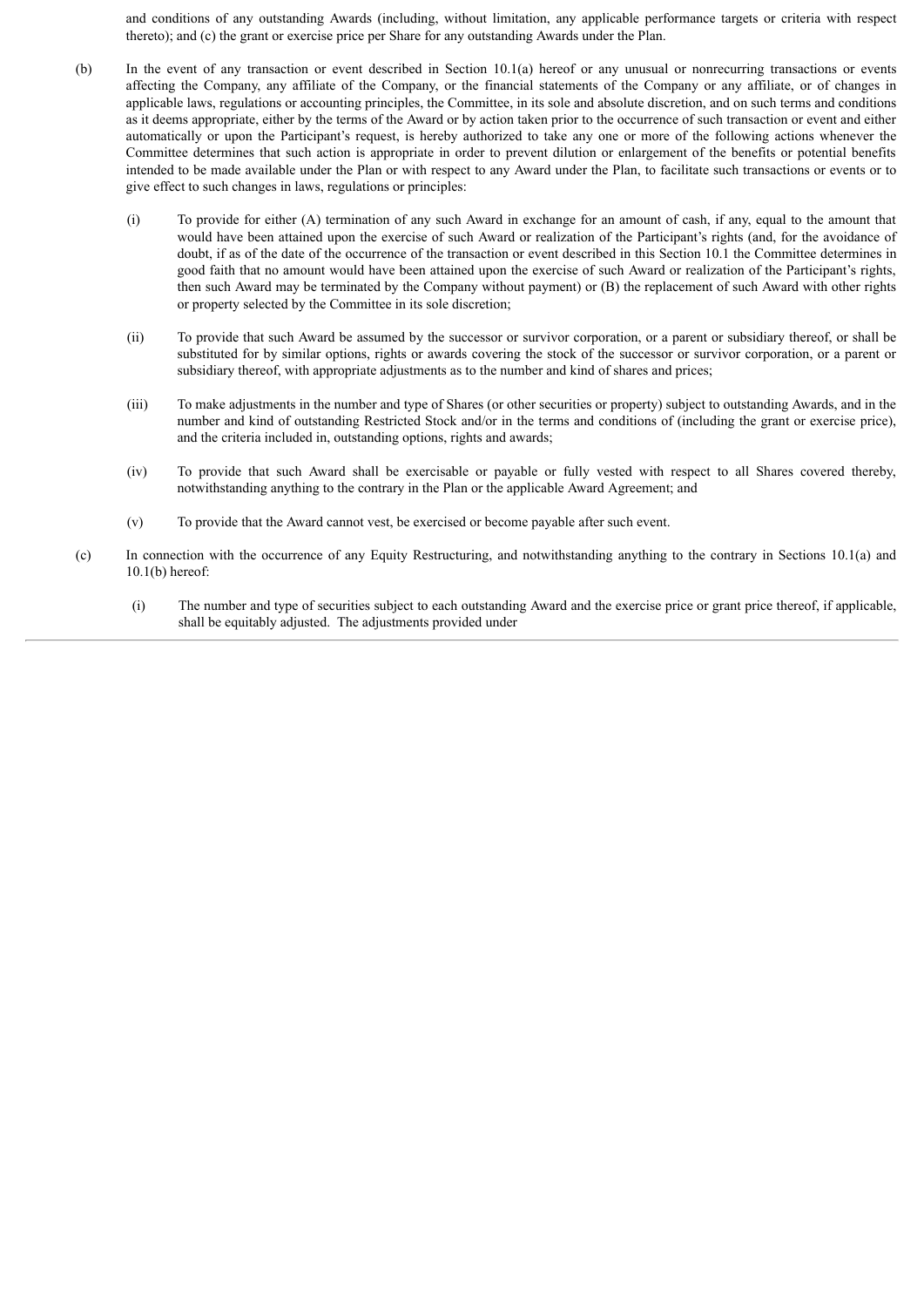this Section 10.1(c)(i) shall be nondiscretionary and shall be final and binding on the affected Participant and the Company.

- (ii) The Committee shall make such equitable adjustments, if any, as the Committee in its discretion may deem appropriate to reflect such Equity Restructuring with respect to the aggregate number and kind of shares that may be issued under the Plan (including, but not limited to, adjustments of the limitations in Section 3.1 hereof).
- 10.2 Change in Control. Notwithstanding Section 10.1 hereof, if a Change in Control occurs, the parties to the Change in Control may agree that outstanding Awards shall be assumed by, or converted into an award with respect to shares of common stock of, the successor or acquiring company (or a parent company thereof). In the event that the successor company does not assume or substitute any such outstanding Award, the Award shall be fully vested and, to the extent not exercised prior to the Change in Control, cancelled in exchange for the right to receive an amount equal to the excess, if any, of the per Share consideration received by the holders of outstanding Shares in the Change in Control transaction over the exercise or base price for such Shares. No consideration will be payable in respect of the cancellation of an Option or SAR with an exercise or base price per share that is equal to or greater than the value of the Change in Control transaction consideration per share. The Board may in its sole discretion accelerate, in whole or in part, the vesting of any outstanding Award upon the occurrence of a Change in Control, whether or not the vesting requirements set forth in the applicable Award agreement have been satisfied and whether or not the Award is otherwise assumed or substituted by the successor company.
- 10.3 No Other Rights. Except as expressly provided in the Plan, no Participant shall have any rights by reason of any subdivision or consolidation of Shares of any class, the payment of any dividend, any increase or decrease in the number of Shares of any class or any dissolution, liquidation, merger, or consolidation of the Company or any other corporation. Except as expressly provided in the Plan or pursuant to action of the Committee under the Plan, no issuance by the Company of Shares of any class, or securities convertible into Shares of any class, shall affect, and no adjustment by reason thereof shall be made with respect to, the number of Shares subject to an Award or the grant or the exercise price of any Award.

## **ARTICLE 11. ADMINISTRATION**

11.1 Committee. Except as specified herein or as otherwise determined by the Board, the Plan shall be administered by a Committee consisting of two or more members of the Board. Unless otherwise determined by the Board, the Committee shall consist solely of two or more members of the Board each of whom is an Independent Director; provided, that, any action taken by the Committee shall be valid and effective, whether or not members of the Committee at the time of such action are later determined not to have satisfied the requirements for membership set forth in this Section 11.1 or otherwise provided in any charter of the Committee. Notwithstanding the foregoing: (a) the full Board, acting by a majority of its members in office, shall conduct the general administration of the Plan with respect to all Awards granted to Non-Employee Directors and for purposes of such Awards the term "Committee" as used in this Plan shall be deemed to refer to the Board and (b) the Committee may delegate its authority hereunder to the extent permitted by Section 11.5 hereof. In its sole discretion, the Board may at any time and from time to time exercise any and all rights and duties of the Committee under the Plan except with respect to matters which under Rule 16b-3 under the Exchange Act, or any regulations or rules issued thereunder, are required to be determined in the sole discretion of the Committee. Except as may otherwise be provided in any charter of the Committee, appointment of Committee members shall be effective upon acceptance of appointment; Committee members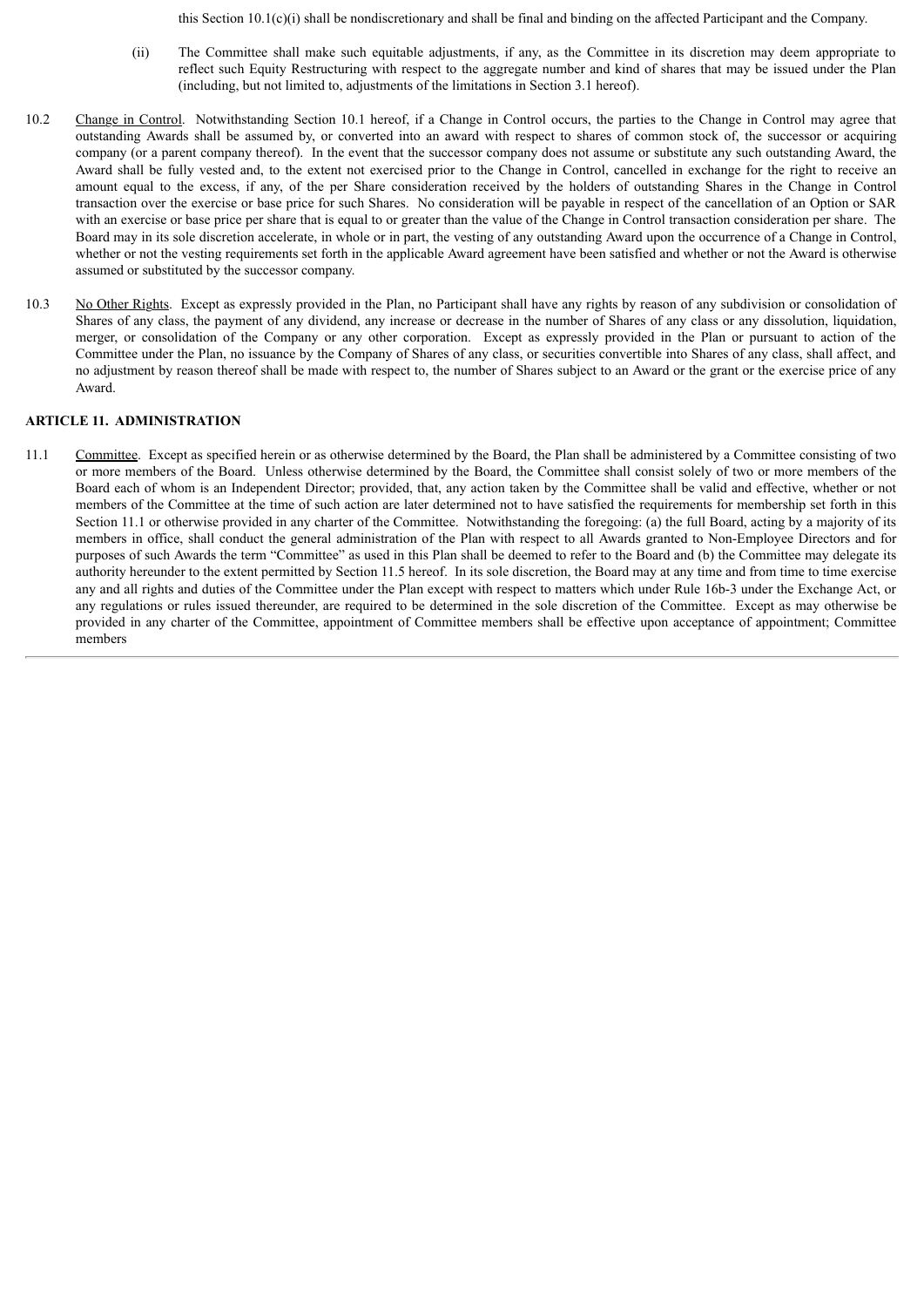may resign at any time by delivering written notice to the Board; and vacancies in the Committee may only be filled by the Board.

- 11.2 Action by the Committee. Unless otherwise established by the Board or in any charter of the Committee, a majority of the Committee shall constitute a quorum and the acts of a majority of the members present at any meeting at which a quorum is present, and acts approved in writing by a majority of the Committee in lieu of a meeting, shall be deemed the acts of the Committee. Each member of the Committee is entitled to, in good faith, rely or act upon any report or other information furnished to that member by any officer or other employee of the Company or any Subsidiary or Affiliate, the Company's independent certified public accountants, or any executive compensation consultant or other professional retained by the Company to assist in the administration of the Plan.
- 11.3 Authority of Committee. Subject to any specific designation in the Plan, the Committee has the exclusive power, authority and discretion to:
	- (a) Designate Participants to receive Awards;
	- (b) Determine the type or types of Awards to be granted to each Participant;
	- (c) Determine the number of Awards to be granted and the number of Shares to which an Award will relate;
	- (d) Determine the terms and conditions of any Award granted pursuant to the Plan, including, but not limited to, the exercise price, grant price, or purchase price, any restrictions or limitations on the Award, any schedule for lapse of forfeiture restrictions or restrictions on the exercisability of an Award, and accelerations or waivers thereof, any provisions related to non-competition and recapture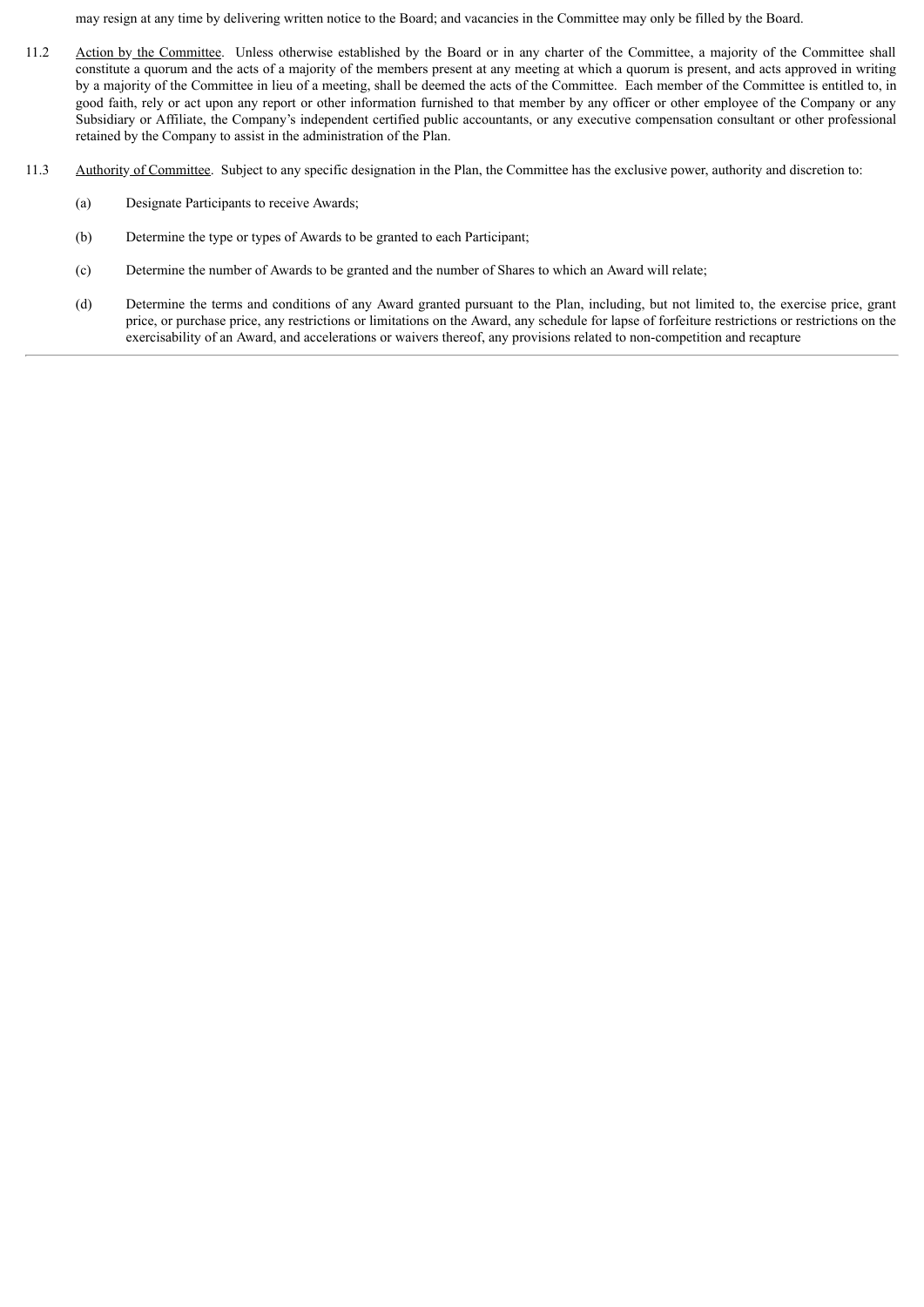of gain on an Award, based in each case on such considerations as the Committee in its sole discretion determines;

- (e) Determine whether, to what extent, and pursuant to what circumstances an Award may be settled in, or the exercise price of an Award may be paid in, cash, Shares, other Awards, or other property, or an Award may be canceled, forfeited, or surrendered;
- (f) Prescribe the form of each Award Agreement, which need not be identical for each Participant;
- (g) Decide all other matters that must be determined in connection with an Award;
- (h) Establish, adopt, or revise any rules and regulations as it may deem necessary or advisable to administer the Plan;
- (i) To suspend or terminate the Plan at any time provided that such suspension or termination does not materially impair rights and obligations under any outstanding Award without written consent of the affected Participant.
- (j) Interpret the terms of, and any matter arising pursuant to, the Plan or any Award Agreement; and
- (k) Make all other decisions and determinations that may be required pursuant to the Plan or as the Committee deems necessary or advisable to administer the Plan.
- 11.4 Decisions Binding. The Committee's interpretation of the Plan, any Awards granted pursuant to the Plan, any Award Agreement and all decisions and determinations by the Committee with respect to the Plan are final, binding, and conclusive on all parties.
- 11.5 Delegation of Authority. To the extent permitted by applicable law, including, without limitation, Section 157(c) of the Delaware General Corporation Law, the Committee may from time to time (i) delegate to a committee of one or more members of the Board or one or more officers of the Company the authority, subject to such terms as the Committee shall determine, to perform such functions, including the authority to grant or amend Awards to Participants, as the Committee may determine, and (ii) delegate to any person or subcommittee (who may, but need not, be members of the Committee) such Plan-related administrative authority and responsibilities as it deems appropriate; provided, however, the Committee may not delegate its authority with respect to non-ministerial actions relating to Awards to Employees who are subject to the reporting requirements of Section 16(a) of the Exchange Act or officers of the Company (or Directors) to whom authority to grant or amend Awards has been delegated hereunder. For the avoidance of doubt, provided it meets the limitation in the preceding sentence, this delegation shall include the right to modify Awards as necessary to accommodate changes in the laws or regulations. Any delegation hereunder shall be subject to the restrictions and limits that the Committee specifies at the time of such delegation, and the Committee may at any time rescind the authority so delegated or appoint a new delegatee. At all times, the delegatee appointed under this Section 11.5 shall serve in such capacity at the pleasure of the Committee.

# **ARTICLE 12. PLAN EXPIRATION DATE**

The Plan will continue in effect until it is terminated by the Board pursuant to Section 13.1 hereof, except that no Award may be granted under the Plan from and after the tenth anniversary of the Effective Date. Any Awards that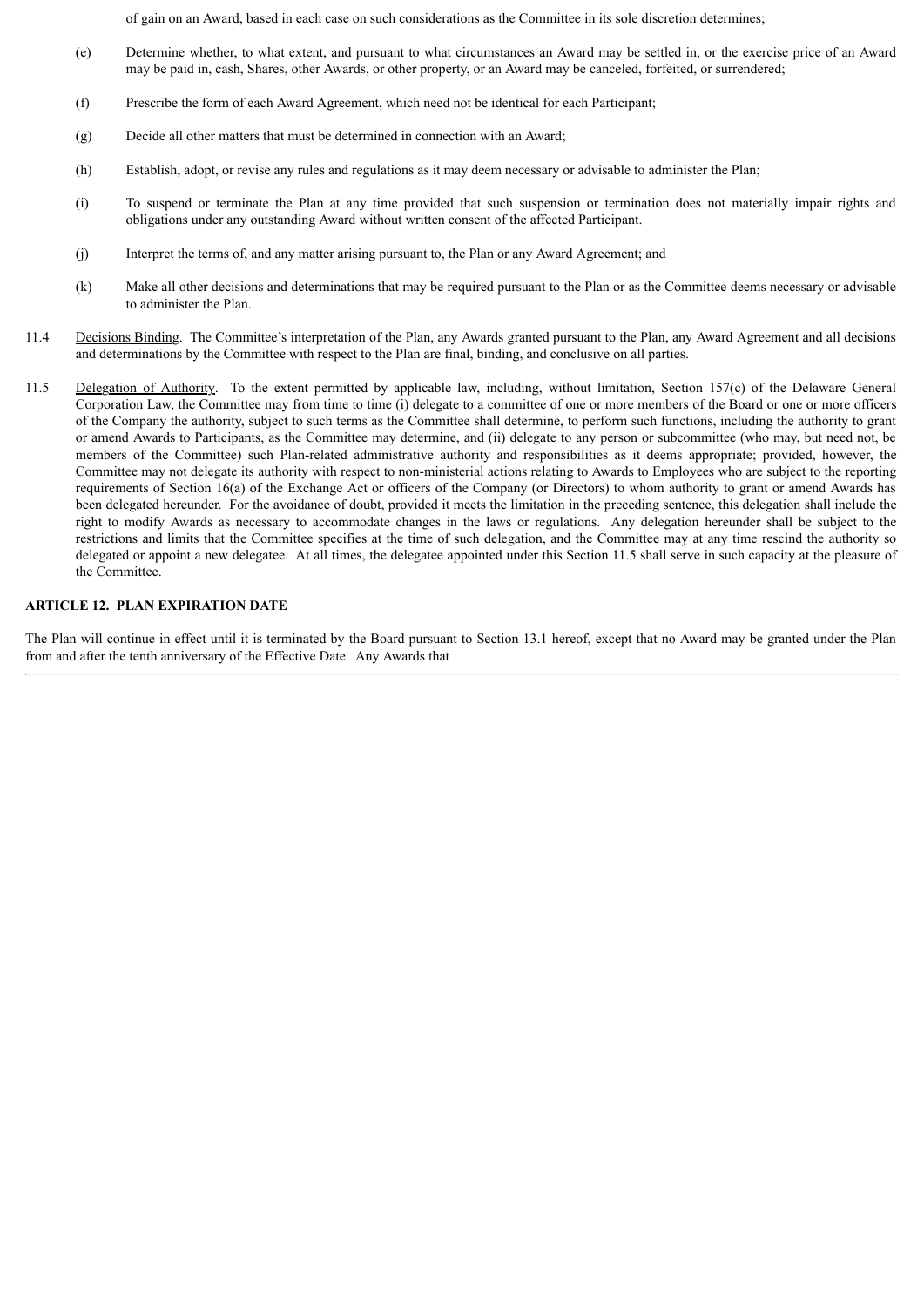are outstanding on the date the Plan terminates shall remain in force according to the terms of the Plan and the applicable Award Agreement.

# **ARTICLE 13. AMENDMENT, MODIFICATION, AND TERMINATION**

- 13.1 Amendment, Modification, and Termination. Subject to Section 14.15 hereof, with the approval of the Board, at any time and from time to time, the Committee may terminate, amend or modify the Plan; provided, however, that (a) to the extent necessary and desirable to comply with any applicable law, regulation, or stock exchange rule, the Company shall obtain stockholder approval of any Plan amendment in such a manner and to such a degree as required, and (b) stockholder approval shall be required for any amendment to the Plan that (i) increases the number of shares available under the Plan (other than any adjustment as provided by Article 10), or (ii) permits the Committee to extend the exercise period for an Option beyond five years from the date of grant. Notwithstanding any provision in this Plan to the contrary, absent approval of the stockholders of the Company, no Option or SAR may be amended to reduce the per share exercise price of the shares subject to such Option or SAR below the per share exercise price as of the date the Option or SAR is granted and, except as permitted by Article 10, (a) no Option or SAR may be granted in exchange for, or in connection with, the cancellation, surrender or substitution of an Option or SAR having a higher per share exercise price and (b) no Option or SAR may be cancelled in exchange for, or in connection with, the payment of a cash amount or another Award at a time when the Option or SAR has a per share exercise price that is higher than the Fair Market Value of a Share.
- 13.2 Awards Previously Granted. Except with respect to amendments made or other actions taken pursuant to Section 14.15 hereof or any amendment or other action with respect to an outstanding Award that may be required or desirable to comply with applicable law, as determined in the sole discretion of the Committee, no termination, amendment, or modification of the Plan shall adversely affect in any material way any Award previously granted pursuant to the Plan without the prior written consent of the Participant; provided, however, that an amendment or modification that may cause an Incentive Stock Option to become a Non-Qualified Stock Option shall not be treated as adversely affecting the rights of the Participant.

## ARTICLE 14. GENERAL PROVISIONS

- 14.1 No Rights to Awards. No Eligible Individual or other person shall have any claim to be granted any Award pursuant to the Plan, and neither the Company nor the Committee is obligated to treat Eligible Individuals, Participants or any other persons uniformly.
- 14.2 No Stockholders Rights. Except as otherwise provided herein, a Participant shall have none of the rights of a stockholder with respect to Shares covered by any Award, including the right to vote or receive dividends, until the Participant becomes the record owner of such Shares, notwithstanding the exercise of an Option or other Award.
- 14.3 Withholding. The Company or any Subsidiary or Affiliate, as appropriate, shall have the authority and the right to deduct or withhold, or require a Participant to remit to the Company, an amount sufficient to satisfy U.S. federal, state and local taxes and taxes imposed by jurisdictions outside of the United States (including income tax, social insurance contributions, payment on account and any other taxes that may be due) that the Company or a Subsidiary or Affiliate determines are required to be withheld with respect to any taxable event concerning a Participant arising as a result of this Plan or to take such other action as may be necessary in the opinion of the Company or a Subsidiary or Affiliate, as appropriate, to satisfy withholding obligations for the payment of taxes. The Committee may in its discretion and in satisfaction of the foregoing requirement direct the Company to withhold, or allow a Participant to elect to have the Company withhold, Shares otherwise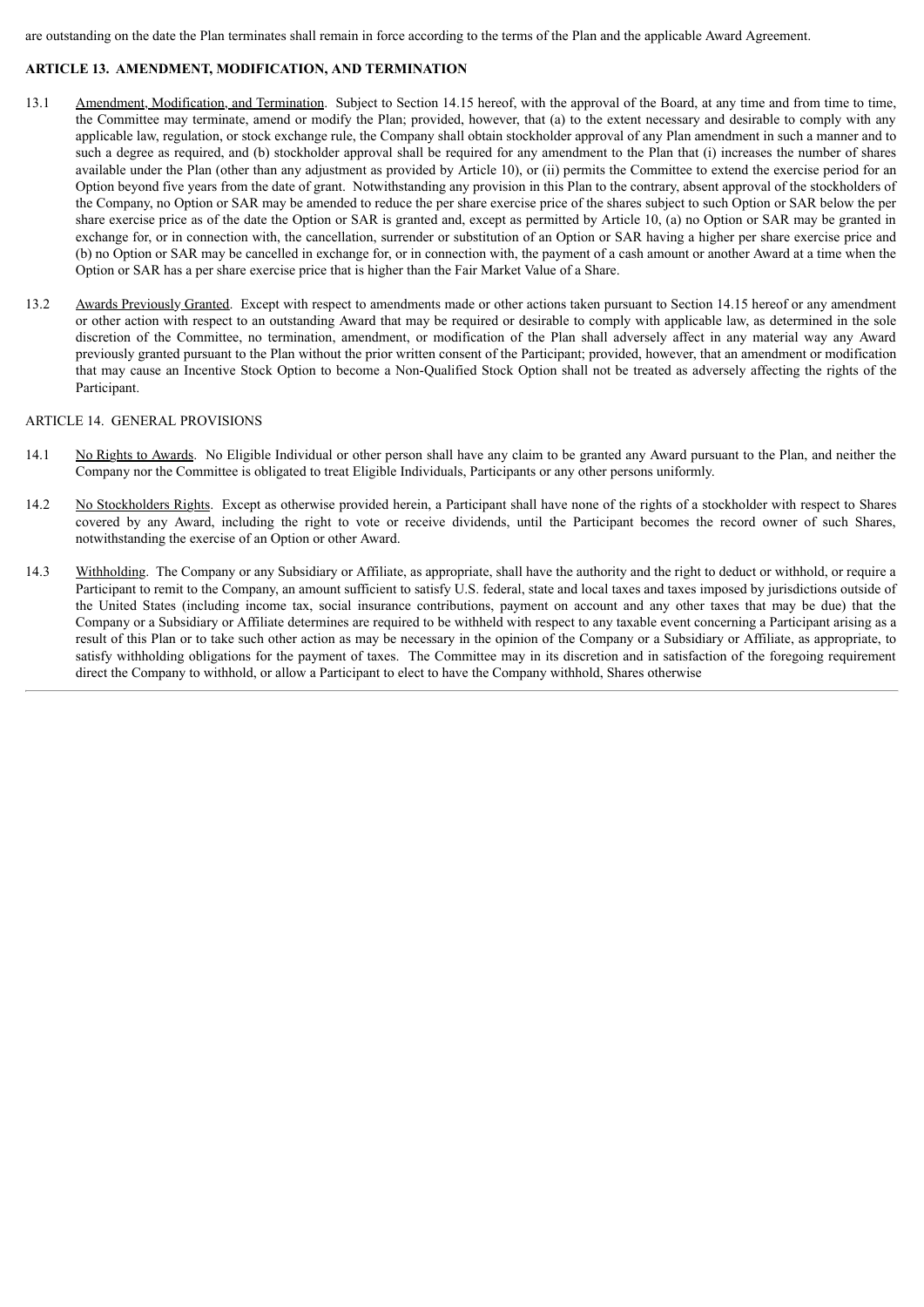issuable under an Award (or allow the return of Shares) having a Fair Market Value equal to the sums required to be withheld; the number of Shares so withheld may be determined using rates of up to, but not exceeding, the maximum federal, state, local and/or foreign statutory tax rates applicable in a particular jurisdiction on the date that the amount of tax to be withheld is to be determined. No Shares shall be delivered hereunder to any Participant or other person until the Participant or such other person has made arrangements acceptable to the Committee for the satisfaction of these tax obligations with respect to any taxable event concerning the Participant or such other person arising as a result of Awards made under this Plan.

- 14.4 No Right to Employment or Services. Nothing in the Plan or any Award Agreement shall interfere with or limit in any way the right of the Company or any Subsidiary or Affiliate to terminate any Participant's employment or services at any time, nor confer upon any Participant any right to continue in the employ or service of the Company or any Subsidiary or Affiliate.
- 14.5 Unfunded Status of Awards. The Plan is intended to be an "unfunded" plan for incentive compensation. With respect to any payments not yet made to a Participant pursuant to an Award, nothing contained in the Plan or any Award Agreement shall give the Participant any rights that are greater than those of a general creditor of the Company or any Subsidiary or Affiliate.
- 14.6 Indemnification. To the extent allowable pursuant to applicable law, each member of the Committee or of the Board shall be indemnified and held harmless by the Company from any loss, cost, liability, or expense that may be imposed upon or reasonably incurred by such member in connection with or resulting from any claim, action, suit, or proceeding to which he or she may be a party or in which he or she may be involved by reason of any action or failure to act pursuant to the Plan and against and from any and all amounts paid by him or her in satisfaction of judgment in such action, suit, or proceeding against him or her; provided he or she gives the Company an opportunity, at its own expense, to handle and defend the same before he or she undertakes to handle and defend it on his or her own behalf. The foregoing right of indemnification shall not be exclusive of any other rights of indemnification to which such persons may be entitled pursuant to the Company's Certificate of Incorporation or Bylaws, as a matter of law, or otherwise, or any power that the Company may have to indemnify them or hold them harmless.
- 14.7 Relationship to other Benefits. No payment pursuant to the Plan shall be taken into account in determining any benefits pursuant to any pension, retirement, savings, profit sharing, group insurance, termination programs and/or indemnities or severance payments, welfare or other benefit plan of the Company or any Subsidiary or Affiliate except to the extent otherwise expressly provided in writing in such other plan or an agreement thereunder.
- 14.8 Expenses. The expenses of administering the Plan shall be borne by the Company and/or its Subsidiaries and/or Affiliates.
- 14.9 Titles and Headings. The titles and headings of the Sections in the Plan are for convenience of reference only and, in the event of any conflict, the text of the Plan, rather than such titles or headings, shall control.
- 14.10 Fractional Shares. No fractional Shares shall be issued and the Committee shall determine, in its discretion, whether cash shall be given in lieu of fractional shares or whether such fractional shares shall be eliminated by rounding up or down as appropriate.
- 14.11 Limitations Applicable to Section 16 Persons. Notwithstanding any other provision of the Plan, the Plan, and any Award granted or awarded to any Participant who is then subject to Section 16 of the Exchange Act, shall be subject to any additional limitations set forth in any applicable exemptive rule under Section 16 of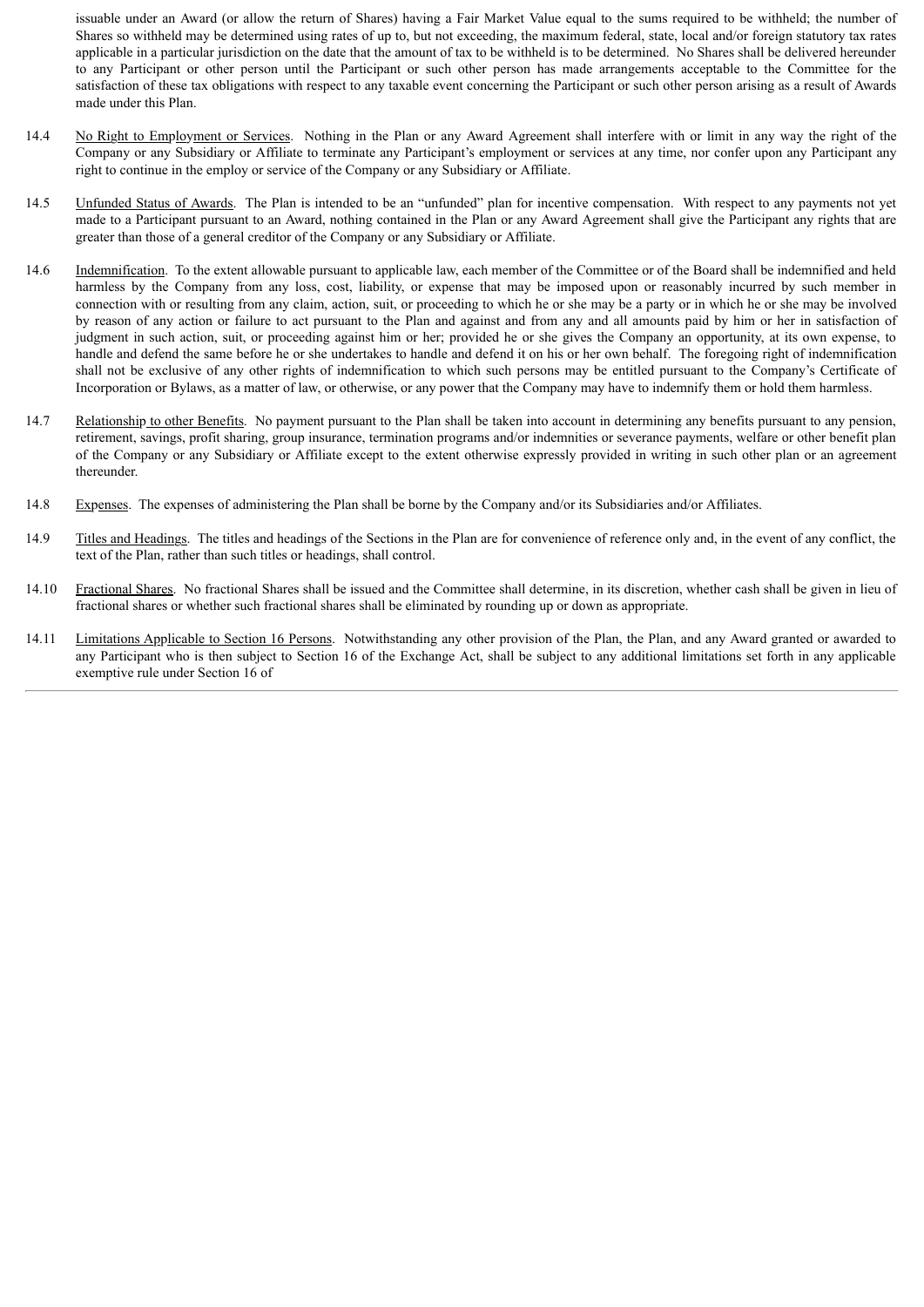the Exchange Act (including any amendment to Rule 16b-3 under the Exchange Act) that are requirements for the application of such exemptive rule. To the extent permitted by applicable law, the Plan and Awards granted or awarded hereunder shall be deemed amended to the extent necessary to conform to such applicable exemptive rule.

- 14.12 Government and Other Regulations. The obligation of the Company to make payment of awards in Shares or otherwise shall be subject to all applicable laws, rules, and regulations of the United States and jurisdictions outside the United States, and to such approvals by government agencies, including government agencies in jurisdictions outside of the United States, in each case as may be required or as the Company deems necessary or advisable. Without limiting the foregoing, the Company shall have no obligation to issue or deliver evidence of title for Shares subject to Awards granted hereunder prior to: (a) obtaining any approvals from governmental agencies that the Company determines are necessary or advisable, and (b) completion of any registration or other qualification with respect to the Shares under any applicable law in the United States or in a jurisdiction outside of the United States or ruling of any governmental body that the Company determines to be necessary or advisable or at a time when any such registration or qualification is not current, has been suspended or otherwise has ceased to be effective. The inability or impracticability of the Company to obtain or maintain authority from any regulatory body having jurisdiction, which authority is deemed by the Company's counsel to be necessary to the lawful issuance and sale of any Shares hereunder, shall relieve the Company of any liability in respect of the failure to issue or sell such Shares as to which such requisite authority shall not have been obtained and shall constitute circumstances in which the Committee may determine to amend or cancel Awards pertaining to such Shares, with or without consideration to the affected Participant. The Company shall be under no obligation to register pursuant to the Securities Act, as amended, any of the Shares paid pursuant to the Plan. If the Shares paid pursuant to the Plan may in certain circumstances be exempt from registration pursuant to the Securities Act, as amended, the Company may restrict the transfer of such Shares in such manner as it deems advisable to ensure the availability of any such exemption.
- 14.13 Governing Law. The Plan and all Award Agreements shall be construed in accordance with and governed by the laws of the State of Delaware. Notwithstanding the foregoing, Section 14.14 is intended to be governed by the Federal Arbitration Act and, as a result, to the fullest extent allowed by the Federal Arbitration Act, state laws governing arbitration provisions that would otherwise apply to Section 14.14 are preempted.

#### 14.14 Arbitration.

(a) Except as otherwise specially provided in this Plan or an Award Agreement, any and all disputes, controversies or claims arising out of, relating to or in connection with this Plan, any Award Agreement, or any Award made hereunder, shall be exclusively and finally settled by arbitration administered by the American Arbitration Association ("AAA"). Either party may initiate arbitration by notice to the other party (a "Request for Arbitration"). The arbitration shall be conducted in accordance with the AAA rules governing commercial arbitration in effect at the time of the arbitration, except as they may be modified by the provisions of this Section 14.14. The place of the arbitration shall be Philadelphia, Pennsylvania. The arbitration shall be conducted by a single arbitrator appointed by the Participant from a list of at least five (5) individuals who are independent and qualified to serve as an arbitrator submitted by the Company within fifteen (15) days after delivery of the Request for Arbitration. The Participant will make his or her appointment within ten (10) days after he or she receives the list of qualified individuals from the Company. In the event the Company fails to send a list of at least five (5) qualified individuals to serve as arbitrator to the Participant within such fifteen-day time period, then the Participant shall appoint such arbitrator within twenty-five (25) days from the Request for Arbitration. In the event the Participant fails to appoint a person to serve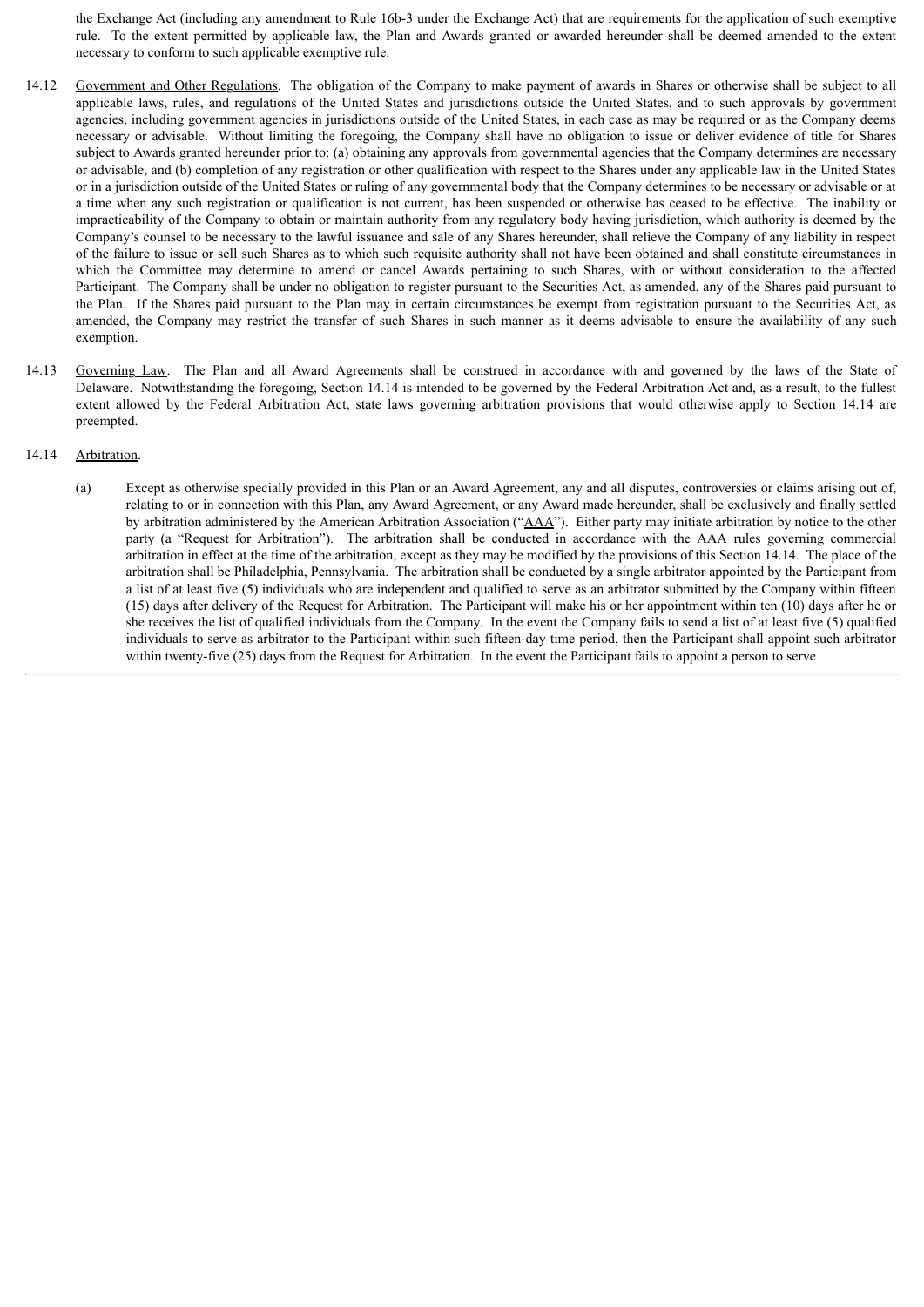as arbitrator from the list of at least five (5) qualified individuals within ten (10) days after his or her receipt of such list from the Company, the Company shall appoint one of the individuals from such list to serve as arbitrator within five (5) days after the expiration of such ten (10) day period. Any individual will be qualified to serve as an arbitrator if he or she is an individual who has no material business relationship, directly or indirectly, with any of the parties to the action and who has at least ten (10) years of experience in the practice of law with experience in executive compensation matters. The arbitration shall commence within thirty (30) days after the appointment of the arbitrator; the arbitration shall be completed within sixty (60) days of commencement; and the arbitrator's award shall be made within thirty (30) days following such completion. The parties may agree in writing to extend the time limits specified in the foregoing sentence.

- (b) The arbitrator will apply the substantive law (and the law of remedies, if applicable) of the State of Delaware without giving effect to the principles of conflicts of law, and will be without power to apply any different substantive law. The arbitrator will render an award and a written opinion in support thereof. Such award shall include payment by the non-prevailing party to the prevailing party of the prevailing party's costs related to the arbitration and reasonable attorneys' fees and expenses. The arbitrator shall have full authority to resolve all issues in dispute, including the arbitrator's own jurisdiction, whether any dispute must be arbitrated under this Section 14.14, whether this Section 14.14 is void or voidable, and to award compensatory remedies and other remedies permitted by law. The arbitrator also has the authority to grant provisional remedies, including, without limitation, injunctive relief, and to award specific performance. The arbitrator may entertain a motion to dismiss and/or a motion for summary judgment by any party, applying the standards governing such motions under the Federal Rules of Civil Procedure, and may rule upon any claim or counterclaim, or any portion thereof (a "Claim"), without holding an evidentiary hearing, if, after affording the parties an opportunity to present written submission and documentary evidence, the arbitrator concludes that there is no material issue of fact and that the Claim may be determined as a matter of law. The parties waive, to the fullest extent permitted by law, any rights to appeal, or to review of, any arbitrator's award by any court. The arbitrator's award shall be final and binding, and judgment on the award may be entered in any court of competent jurisdiction, including, without limitation, the courts of Montgomery County, Pennsylvania. The Company and each Participant under this Plan irrevocably submits to the nonexclusive jurisdiction and venue in the courts of the Commonwealth of Pennsylvania and the United States sitting in Philadelphia, Pennsylvania in connection with any such proceeding, and waives any objection based on forum non conveniens. **THE COMPANY AND EACH PARTICIPANT IRREVOCABLY WAIVES SUCH PARTY'S RIGHT TO A TRIAL BY JURY IN CONNECTION WITH ANY ACTION TO ENFORCE AN ARBITRATOR'S DECISION OR AWARD PURSUANT TO SECTION 14.14(a) OF THIS PLAN.**
- (c) The parties agree to maintain confidentiality as to all aspects of the arbitration, except as may be required by applicable law, regulations or court order, or to maintain or satisfy any suitability requirements for any license by any state, federal or other regulatory authority or body, including, without limitation, professional societies and organizations; provided, that nothing herein shall prevent a party from disclosing information regarding the arbitration for purposes of enforcing the award. The parties further agree to obtain the arbitrator's agreement to preserve the confidentiality of the arbitration.
- 14.15 Section 409A. Except as provided in Section 14.16 hereof, to the extent that the Committee determines that any Award granted under the Plan is subject to Section 409A of the Code, the Award Agreement evidencing such Award shall incorporate the terms and conditions required by Section 409A of the Code. To the extent applicable, the Plan and Award Agreements shall be interpreted in accordance with Section 409A of the Code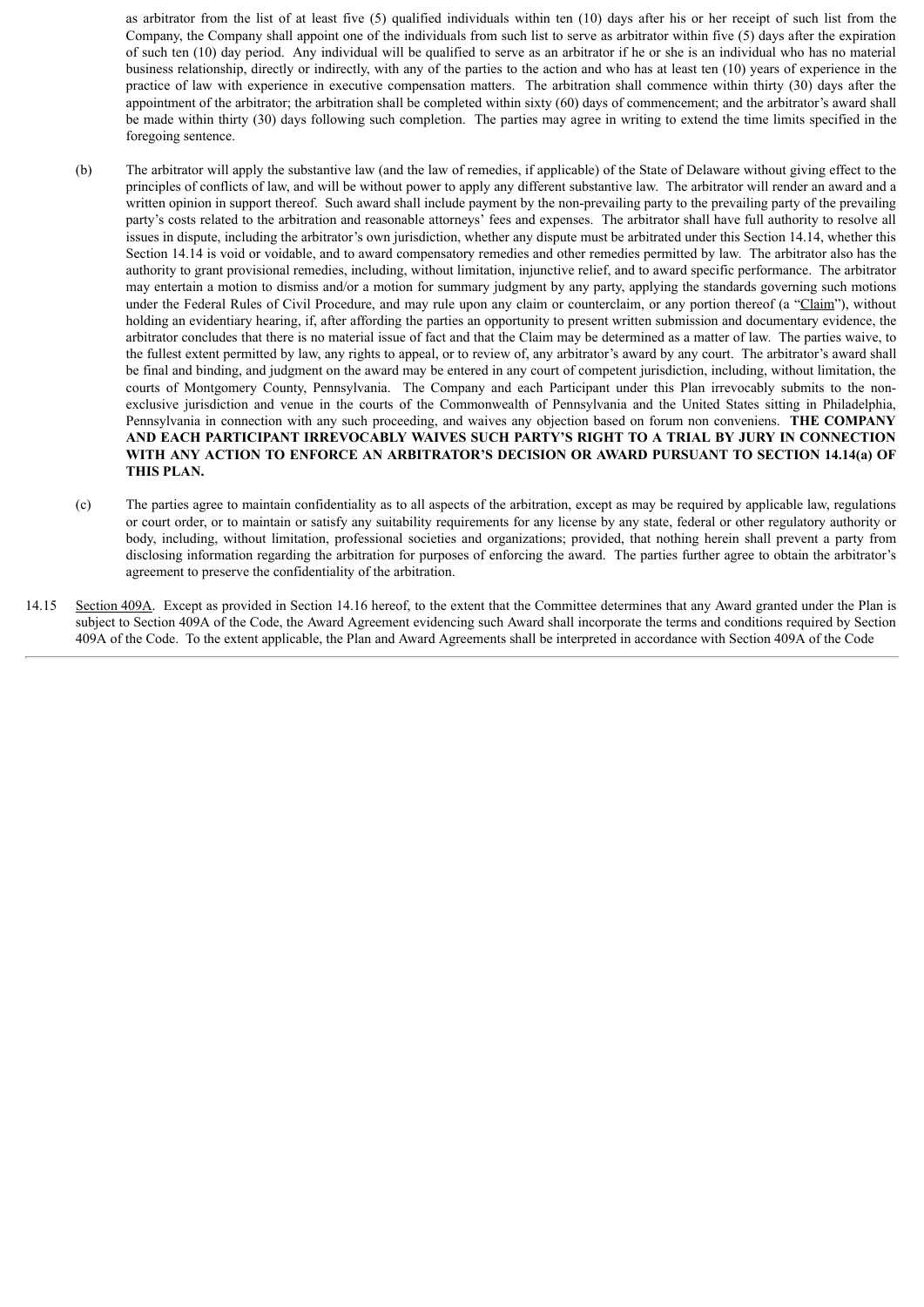and Department of Treasury regulations and other interpretive guidance issued thereunder, including without limitation any such regulations or other guidance that may be issued after the date the Plan became effective. Notwithstanding any provision of the Plan to the contrary, in the event that following the date an Award is granted the Committee determines that the Award may be subject to Section 409A of the Code and related Department of Treasury guidance (including such Department of Treasury guidance as may be issued after the date the Plan became effective), the Committee may adopt such amendments to the Plan and the applicable Award Agreement or adopt other policies and procedures (including amendments, policies and procedures with retroactive effect), or take any other actions, including amendments or actions that would result in a reduction to the benefits payable under an Award, in each case, without the consent of the Participant, that the Committee determines are necessary or appropriate to (a) exempt the Award from Section 409A of the Code and/or preserve the intended tax treatment of the benefits provided with respect to the Award, or (b) comply with the requirements of Section 409A of the Code and related Department of Treasury guidance and thereby avoid the application of any penalty taxes under such Section or mitigate any additional tax, interest and/or penalties or other adverse tax consequences that may apply under Section 409A of the Code if compliance is not practical.

- 14.16 No Representations or Covenants with respect to Tax Qualification. Although the Company may endeavor to (a) qualify an Award for favorable tax treatment under the laws of the United States or jurisdictions outside of the United States (e.g., incentive stock options under Section 422 of the Code) or (b) avoid adverse tax treatment (e.g., under Section 409A of the Code), the Company makes no representation to that effect and expressly disavows any covenant to maintain favorable or avoid unfavorable tax treatment, anything to the contrary in this Plan, including Section 14.15 hereof, notwithstanding. The Company shall be unconstrained in its corporate activities without regard to the potential negative tax impact on holders of Awards under the Plan. Nothing in this Plan or in an Award Agreement shall provide a basis for any person to take any action against the Company or any Affiliate based on matters covered by Section 409A of the Code, including the tax treatment of any Awards, and neither the Company nor any Affiliate will have any liability under any circumstances to the Participant or any other party if the Award that is intended to be exempt from, or compliant with, Section 409A of the Code, is not so exempt or compliant or for any action taken by the Committee with respect thereto.
- 14.17 Clawback/Recovery. All Awards granted under the Plan will be subject to recoupment in accordance with any clawback policy that the Company is required to adopt pursuant to the listing standards of any national securities exchange or association on which the Company's securities are listed or as is otherwise required by the Dodd-Frank Wall Street Reform and Consumer Protection Act or other Applicable Laws. In addition, the Committee may impose such other clawback, recovery or recoupment provisions on an Award as the Committee determines necessary or appropriate in view of Applicable Laws, governance requirements or best practices, including, but not limited to, a reacquisition right in respect of previously acquired Shares or other cash or property upon the occurrence of cause (as determined by the Committee).
- 14.18 Provisions for Foreign Participants. The Committee may modify Awards granted to Participants who are foreign nationals or employed outside of the United States or establish sub-plans or procedures under the Plan to recognize differences in laws, rules, regulations or customs of foreign jurisdictions with respect to tax, securities, currency, employee benefit or other matters.

\* \* \* \*